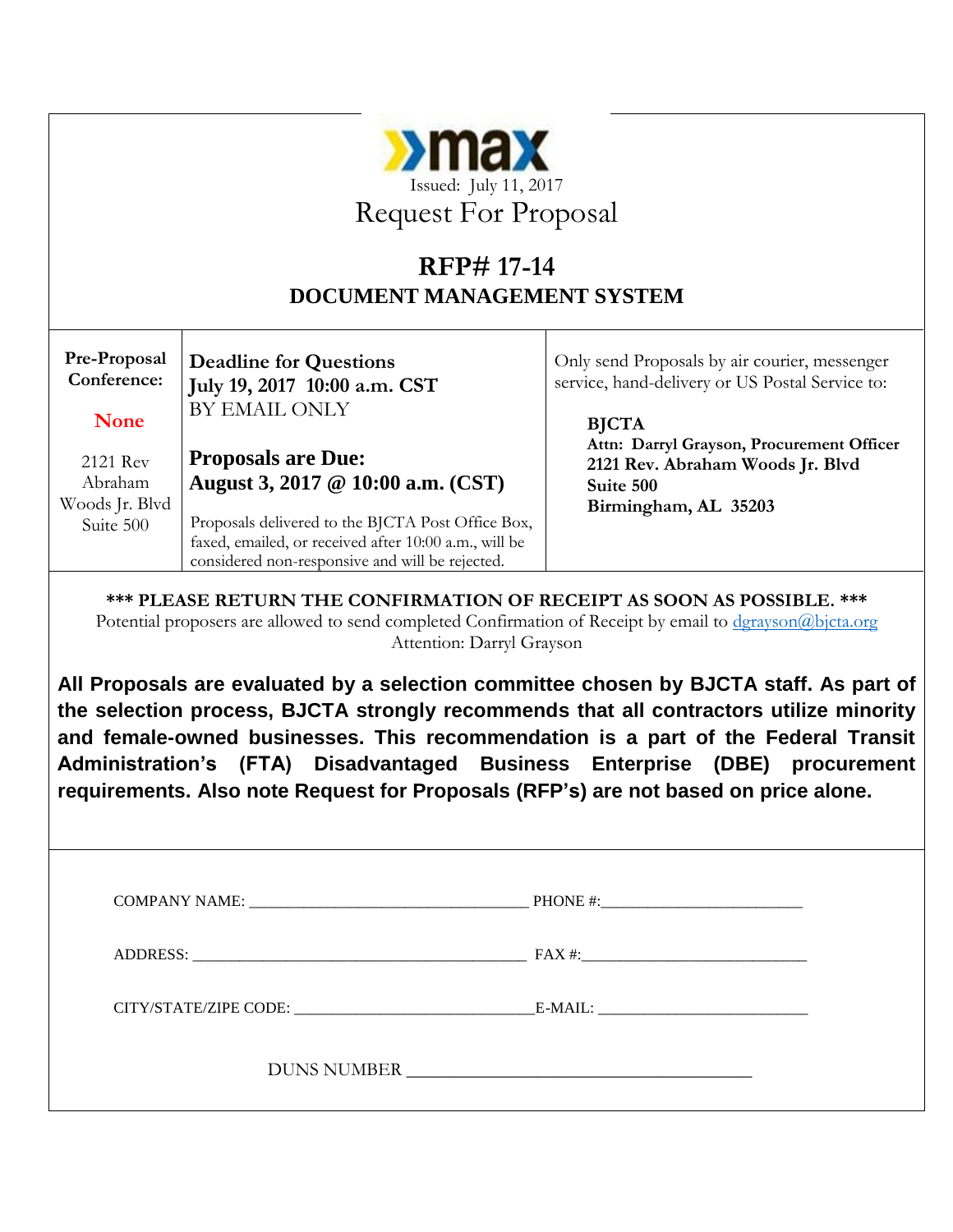# **CONFIRMATION OF RECEIPT**

**Please complete this form and return it to the BJCTA Procurement Department as soon as possible**. Email the completed form to: dgrayson@bjcta.org or mail to P.O. Box 10212, Birmingham, AL 35202 **ATTN: DARRYL GRAYSON, RFP #17-14**

This form is to verify that the Request for Proposal (RFP) issued by Birmingham Jefferson County Transit Authority (BJCTA) has been received and the Proposer anticipates submitting a Proposal. **If an addendum is issued, the Proposer will document receipt of the addendum(s) from [www.maxtransit.org](http://www.maxtransit.org/)**

# PROPOSAL FOR: **DOCUMENT MANAGEMENT SYSTEM**

| Disadvantaged Business Enterprise (DBEs) Vendor? YES or NO (Please circle one)                                                                                                          |                                     |
|-----------------------------------------------------------------------------------------------------------------------------------------------------------------------------------------|-------------------------------------|
| (CIRCLE: YES OR NO)                                                                                                                                                                     |                                     |
| All copies are clear and free from obstruction?<br>Request for Proposal (Cover Sheet) was attached to the Proposal Form?<br>Will you be submitting a Proposal for this product/service? | YES or NO<br>YES or NO<br>YES or NO |
| (IF NO PLEASE PROVIDE REASON IN THE COMMENTS SECTION)                                                                                                                                   |                                     |
| <b>COMMENTS:</b>                                                                                                                                                                        |                                     |
| (PROPOSER)                                                                                                                                                                              |                                     |
|                                                                                                                                                                                         |                                     |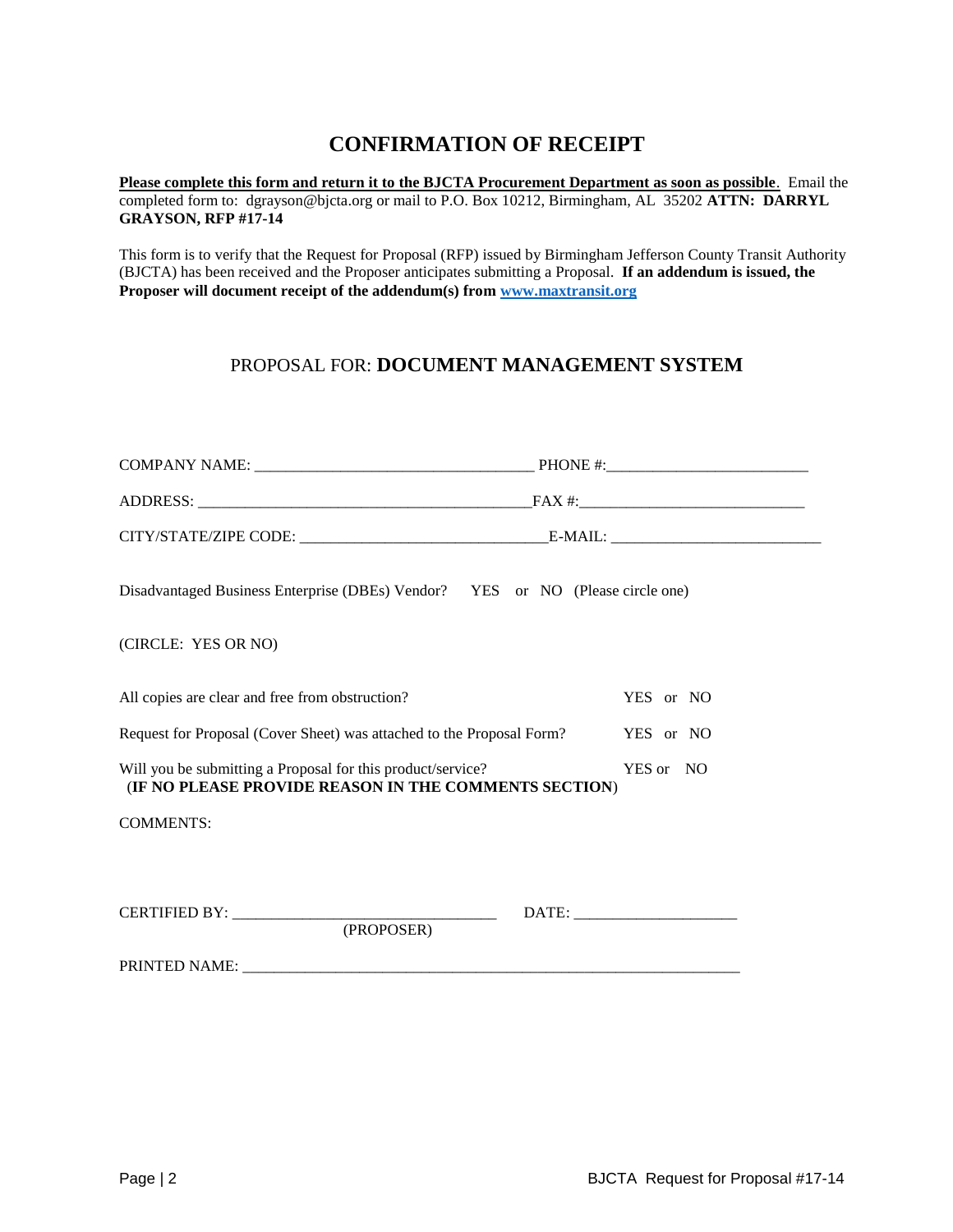### **INSTRUCTIONS TO PROPOSERS**

Notice is hereby given that the Birmingham-Jefferson County Transit Authority (BJCTA), doing business as "MAX" is soliciting experienced and qualified Proposers to provide the goods or services specified in this document. This Request for Proposals ("RFP") outlines the services sought and the required documents for submission.

Questions or requests for clarifications or approved equals and all communications with BJCTA personnel concerning the RFP must be received by the BJCTA, using **Attachment B**, no later than **July 19, 2017 10:00 a.m..,** Central Standard Time zone on the date specified on the cover page of this document. Responses and addendum(s) will be made available at www.maxtransit.org later on the following business day. Any changes will be valid only if included in an addendum, in writing, posted or delivered in the same manner as the RFP. Proposers shall acknowledge receipt of all addenda in writing by completing **Attachment C**. Failure to acknowledge receipt of an addenda(s) and to complete all requirements below shall be considered non-responsive and rejected by BJCTA.

Send two copies and one original to:

ATTN: PROCUREMENT DEPT. Birmingham-Jefferson County Transit Authority (MAX) 2121 Rev. Abraham Woods Jr. Blvd. – Suite 500 Birmingham, AL 35203

The lower left corner of the address label should include:

## **RFP # 17-14 DOCUMENT MANAGEMENT SYSTEM**

PROPOSAL DUE: AUGUST 3, 2017 @ 10:00 a.m. CST

Proposals must be received by U.S. Postal Service, or some other shipping service, or handdelivered with BJCTA stamped and received before Proposal opening date and time. Any Proposal received after the deadline shall be considered non-responsive and rejected, and BJCTA reserves the right to reject any or all Proposals and to waive any irregularities or informalities in any Proposal or in the Proposal procedure. Conditional Proposals and any Proposal taking exception to any provision in this RFP will be considered non-responsive. Proposals may be withdrawn by written request to the BJCTA prior to the Proposal opening. No Proposer may withdraw a Proposal for a period of 120 days after the scheduled time for the Proposal opening.

If awarded, this RFP may also serve as the contractual agreement between the successful Proposer and BJCTA. However, this RFP does not commit the BJCTA to award a Contract or to pay any cost incurred in preparation of a Proposal. The BJCTA reserves the right to cancel the RFP or to issue a subsequent RFP.

The BJCTA will initially review the proposals for responsiveness and responsibility-related criteria as set forth in the RFP. Those proposals that meet the responsiveness and experience requirement will then be scored according to the following criteria:

- 1. Quality and Responsiveness;
- 2. Cost Proposal Amount;
- 3. Experience and Qualifications
- 4. References / DBE Participation & Intent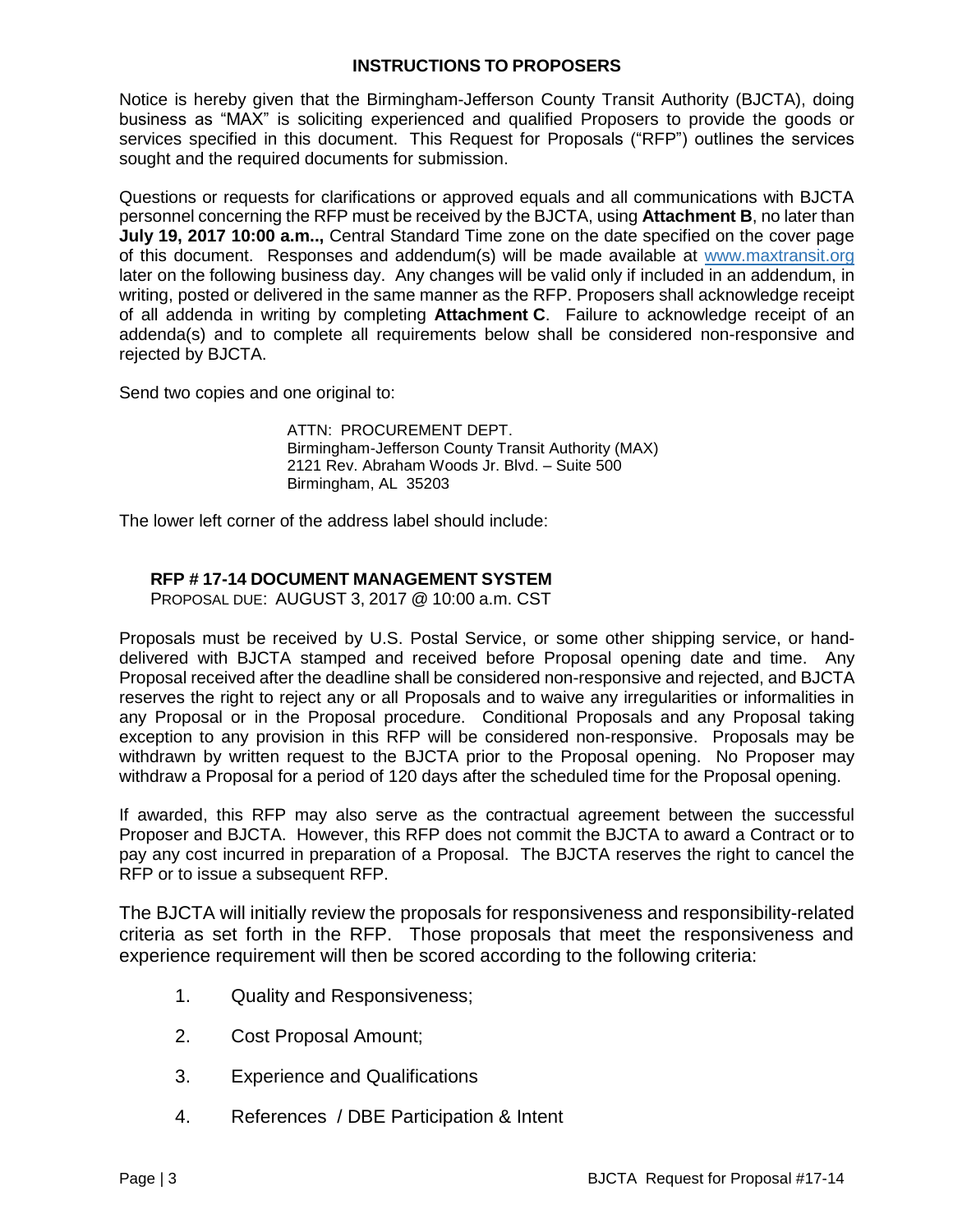The BJCTA will enter into negotiations to contract with the highest-ranked proposer. Should the terms offered not be desirable to the BJCTA, negotiations with successive highly-ranked proposers will follow until a Contract is finalized.

#### **Protest**

# **FOR COMPLETE PROTEST PROCEDURES:**

<https://maxtransit.org/protest-of-procurement/>

- 1.1 **Equipment.** The Proposer shall at its own expense furnish all labor, supplies, equipment and machinery necessary to fulfill the Scope of Services.
- 1.2 **Personnel.** The Proposer shall represent that it has, or will secure at its own expense, all personnel required in performing this Proposal. Such personnel shall not be employees of or have any contractual relationship with the BJCTA. All the services required hereunder will be performed by or on behalf of the Proposer. All personnel engaged in performing this Proposal shall be fully qualified and shall be authorized, if applicable, under state and local law to perform such services. All personnel should be hired in compliance with Alabama's law on illegal immigration, Alabama Act 2011-535, as amended.

## 1.3 **Tax Exempt**

The Proposer recognizes that the BJCTA is exempt from the payment of Federal, State and local taxes, and that such taxes are included in the Proposal price. The BJCTA will furnish a Proposer with the necessary tax-exempt certificates.

#### 1.4 **Proposal Familiarity**

The submission of a Proposal shall constitute an acknowledgement that Proposer has thoroughly examined and is familiar with the RFP in every detail, and agrees with all the conditions.

#### 1.5 **Inspection**

All supplies, equipment, and machinery furnished in performance of the Scope of Services shall be subject to inspection at any time by the BJCTA.

#### 1.6 **Indemnification**

The Proposer shall expressly agree and covenant that it will defend, hold and save harmless, and indemnify the officers, directors, servants, agents, and employees of the BJCTA from liability of any nature or kind in connection with the work to be performed under the Contract, whether arising out of any act or omission of the Proposer or any employee, agent, or independent contractor of the Contractor.

#### 1.7 **Insurance**

The Proposer shall maintain insurance during the performance of the Contract from one or more insurance companies licensed in the State of Alabama to provide the following forms of insurance, said insurance companies to be reasonably satisfactory to the BJCTA. Upon the execution of a Contract, the Proposer shall furnish the BJCTA with certificates of insurance showing that the BJCTA has been listed as an additional insured. All insurance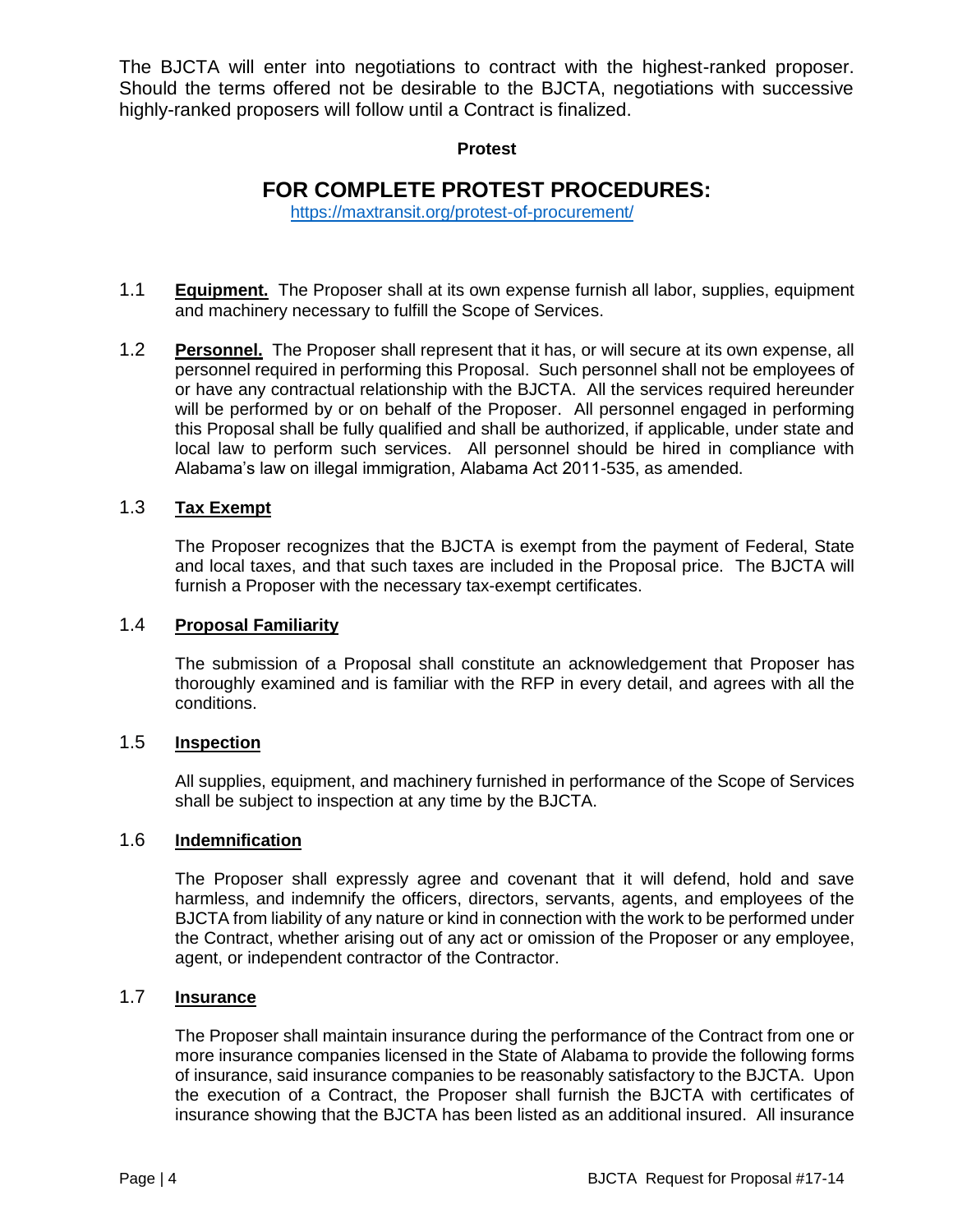is to remain in full force and effect until all work under the Contract has been satisfactorily completed and accepted by the BJCTA.

| а. | Workers' Compensation                       |           |
|----|---------------------------------------------|-----------|
|    | Employers' Liability                        | \$500,000 |
|    | All States Endorsement                      | Statutory |
|    | <b>Voluntary Compensation</b>               | Statutory |
| b. | <b>Public Liability and Property Damage</b> |           |

- 1. \$100,000 for bodily injuries to or death of one person in any one occurrence.
- 2. \$500,000 for bodily injuries to or death of two or more persons in any one occurrence.
- 3. \$100,000 for damage to or destruction of property in any one occurrence.
- c. Errors and Omissions Insurance

#### 1.8 **Documentation of Project Costs**

All costs charged to the project, including any approved services contributed by the BJCTA or others shall be supported by properly executed payrolls, time records, invoices, contracts, or vouchers evidencing in detail the nature and propriety of the charges.

#### 1.9 **Audit and Inspection**

The Proposer shall permit the BJCTA, the Secretary of Transportation and the Comptroller General of the United States, or any of their duly authorized representatives, to inspect all work, materials, payrolls, and other data and records with regard to the Contract, and to audit the books, records, and accounts pertaining to such Contract.

#### 1.10 **Immigration**

The Proposer agrees to comply with Alabama Act 2011-535, as amended, the Beason-Hammon Alabama Taxpayer and Citizen Protection Act.

## **SCOPE OF SERVICES**

# **BJCTA Document Management System**

- 1. Document Management system (preferably cloud-based) to archive Human Resources' personnel files.
- 2. System should have a workflow to allow document submissions, as well as, approval and denial functionality.
- 3. Scope should include the following:
	- a. Scanning and indexing of 350 employee personnel files. Each file has 6 subsections.
	- b. Software needs to accept and index various document types (i.e. Microsoft Word and Excel, PDF, audio, notepad, etc.)
	- c. Optical Character Recognition (OCR) capabilities
	- d. Creation of 4 forms/workflows that can be routed for approvals.
	- e. Customer service / maintenance agreement
- 4. Project should take no more than 4 weeks to complete.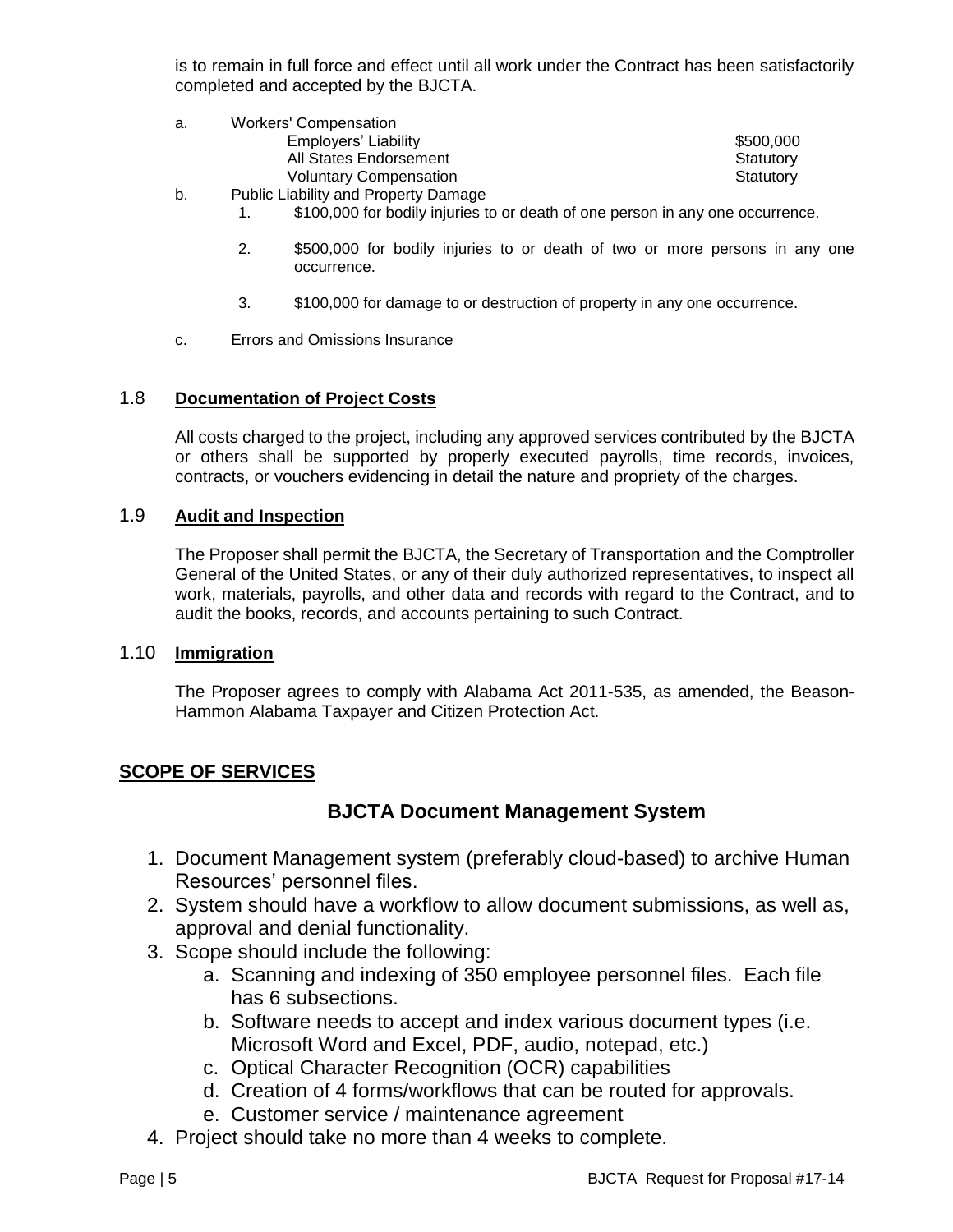# **RESPONSIVENES/EXPERIENCE REQUIREMENTS**

- 1. Proposer must have a minimum of five (5) years' experience.
- 2. Comprehensive technical familiarity with the core tasks.
- 3. Please provide at least three (3) references familiar with your company's past work.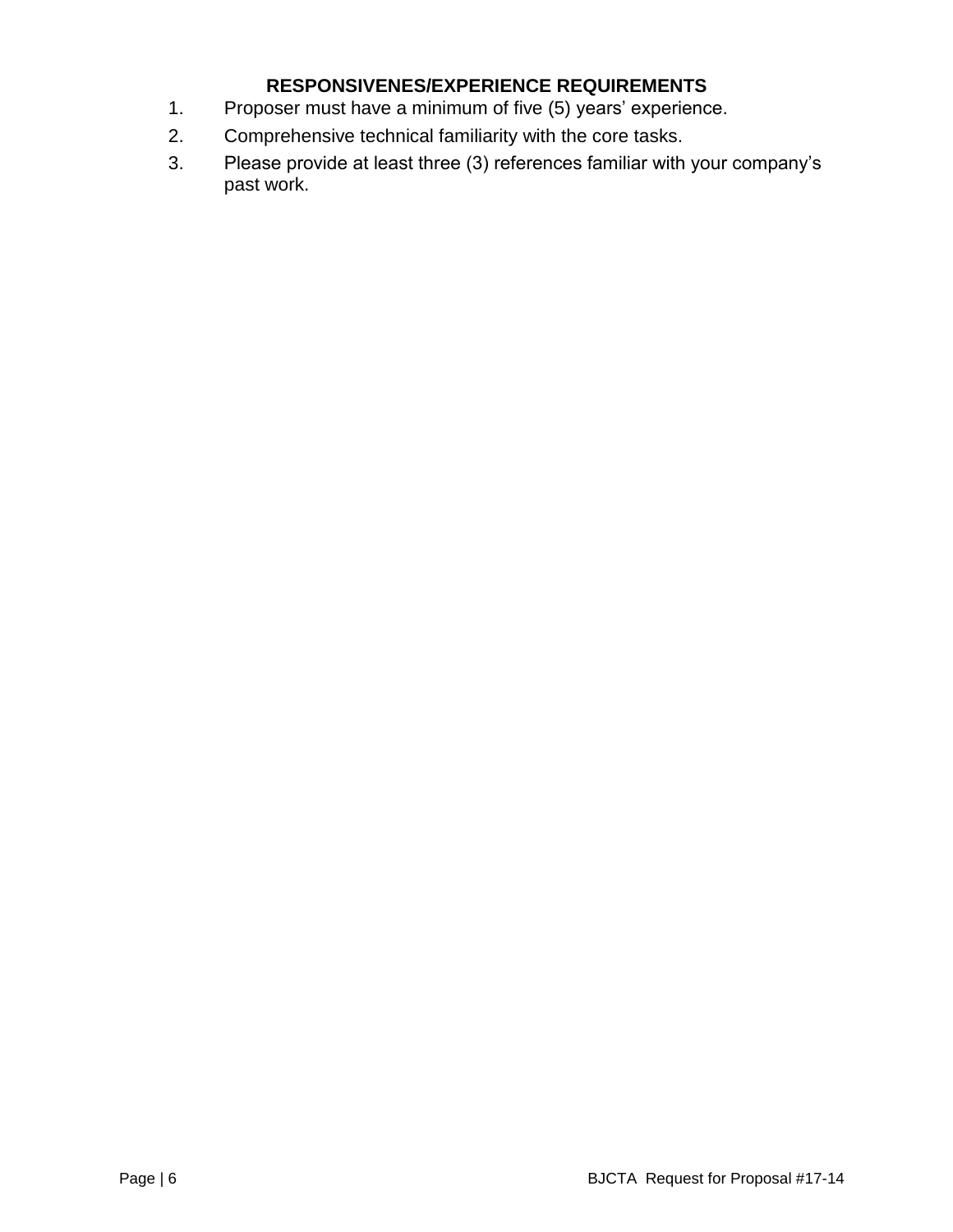## **ATTACHMENT A**

#### PRICE PROPOSAL FORM

The Proposer listed below submits its offer to BJCTA in accordance with the terms of the Request for Proposals Number #**17-14**.

The offer is made in accordance with the Scope of Services and subject to the approved equals as described in the documents identified herein. The Proposer has carefully examined the RFP and has informed itself thoroughly regarding any and all conditions and requirements of the RFP.

If awarded, the Proposer will be required to honor the price(s) indicated on this form. For this reason, Proposers are encouraged to carefully check their pricing when responding to this RFP.

The following price must be a complete total for all services:

| <b>Total Price</b>                                                               |                        |  |
|----------------------------------------------------------------------------------|------------------------|--|
| <b>Setup and Installation Cost</b><br><b>Software / Training / Equipmentetc.</b> | \$                     |  |
| <b>Additional Cost if any (Provide Detail)</b>                                   | \$                     |  |
|                                                                                  |                        |  |
|                                                                                  |                        |  |
|                                                                                  |                        |  |
| Company                                                                          | Authorized Signature   |  |
| <b>Street Address</b>                                                            | Printed Name of Signer |  |
| City / State / ZIP                                                               | Title of Signer        |  |
| Phone                                                                            | Date                   |  |
| <b>Email Address</b>                                                             | DUNS#                  |  |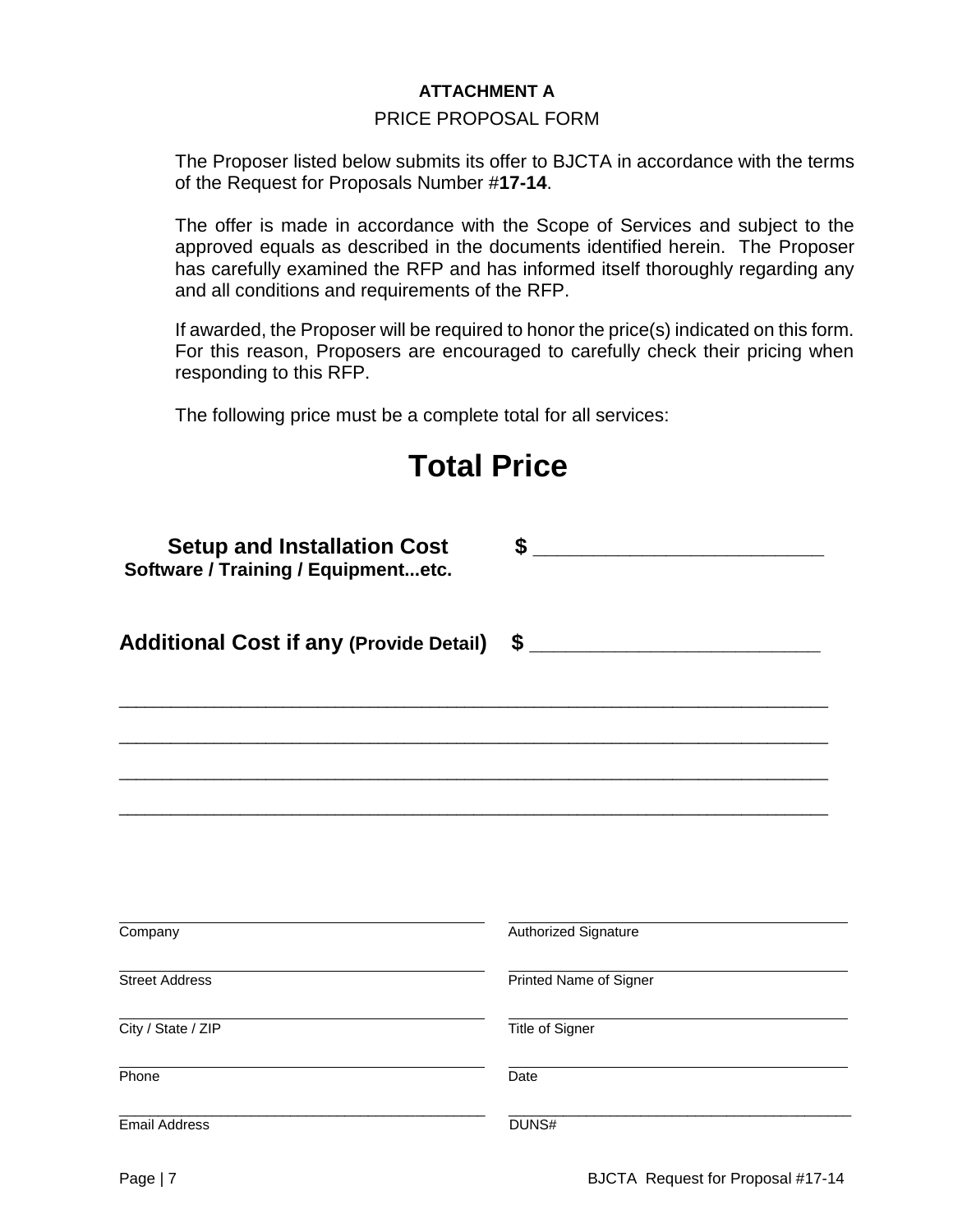## **ATTACHMENT B** REQUEST FOR CHANGE OR APPROVED EQUAL

| <b>Submission Number:</b>                  |                 | Proposer:              |
|--------------------------------------------|-----------------|------------------------|
| <b>RFP Number: #17-14</b>                  | Page:           | Section:               |
| Questions/Clarification or Approved Equal: |                 |                        |
|                                            |                 |                        |
|                                            |                 |                        |
|                                            |                 |                        |
|                                            |                 |                        |
|                                            |                 |                        |
|                                            |                 |                        |
|                                            |                 |                        |
| <b>BJCTA:</b>                              |                 |                        |
|                                            |                 |                        |
|                                            |                 |                        |
|                                            |                 |                        |
|                                            |                 |                        |
|                                            |                 |                        |
|                                            |                 |                        |
| Company                                    |                 | Authorized Signature   |
| <b>Street Address</b>                      |                 | Printed Name of Signer |
| City / State / ZIP                         | Title of Signer |                        |
| Phone                                      | Date            |                        |

Email Address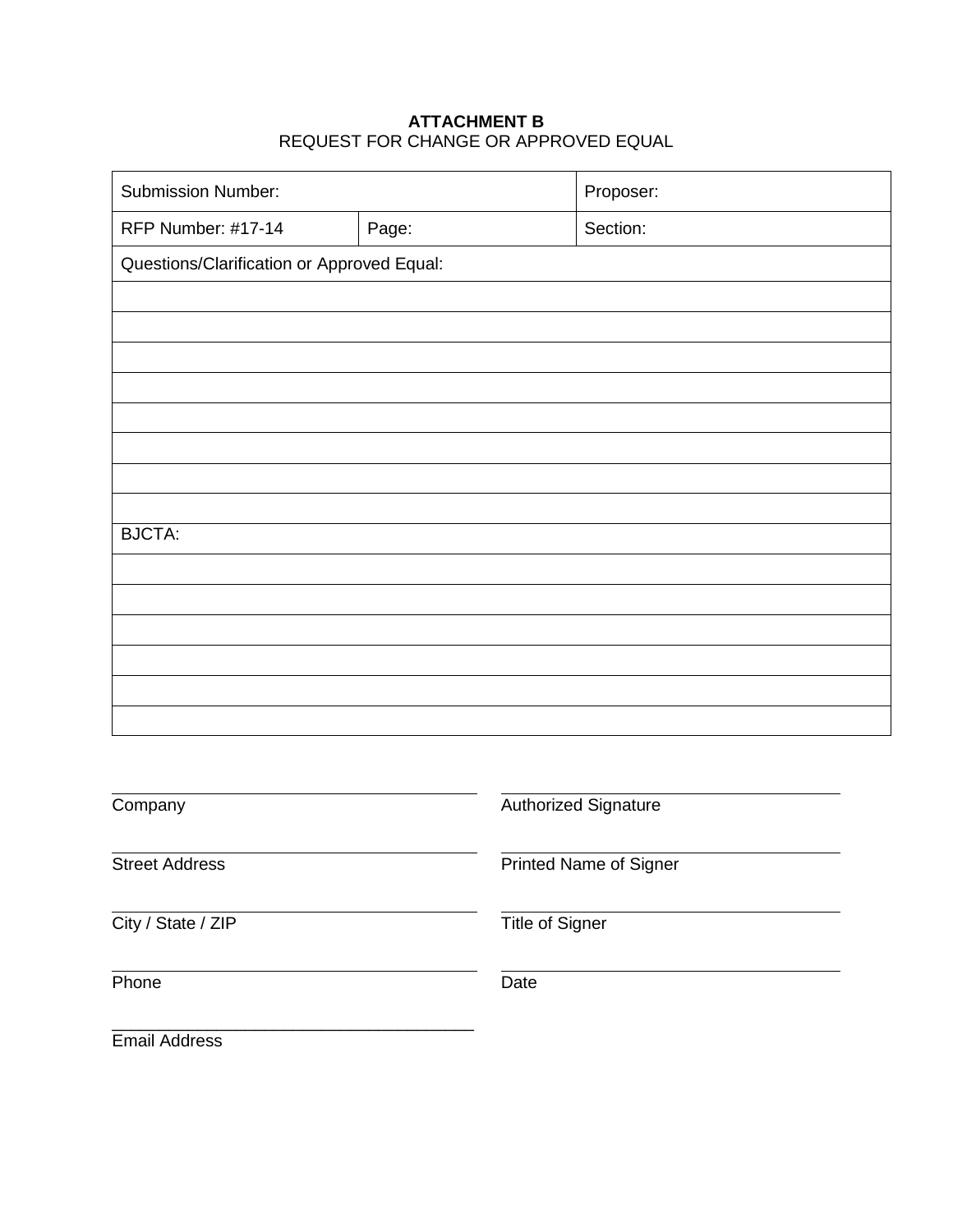#### **ATTACHMENT C** ACKNOWLEDGMENT OF ADDENDA

The undersigned acknowledges receipt of the following addenda to the Request for Proposal Number RFP #17-14

| Addendum No. | Dated                         |
|--------------|-------------------------------|
| Addendum No. | Dated                         |
| Addendum No. | Dated                         |
| Addendum No. | Dated                         |
|              |                               |
| Company      | <b>Authorized Signature</b>   |
|              | <b>Printed Name of Signer</b> |
|              | <b>Title of Signer</b>        |
|              | Date                          |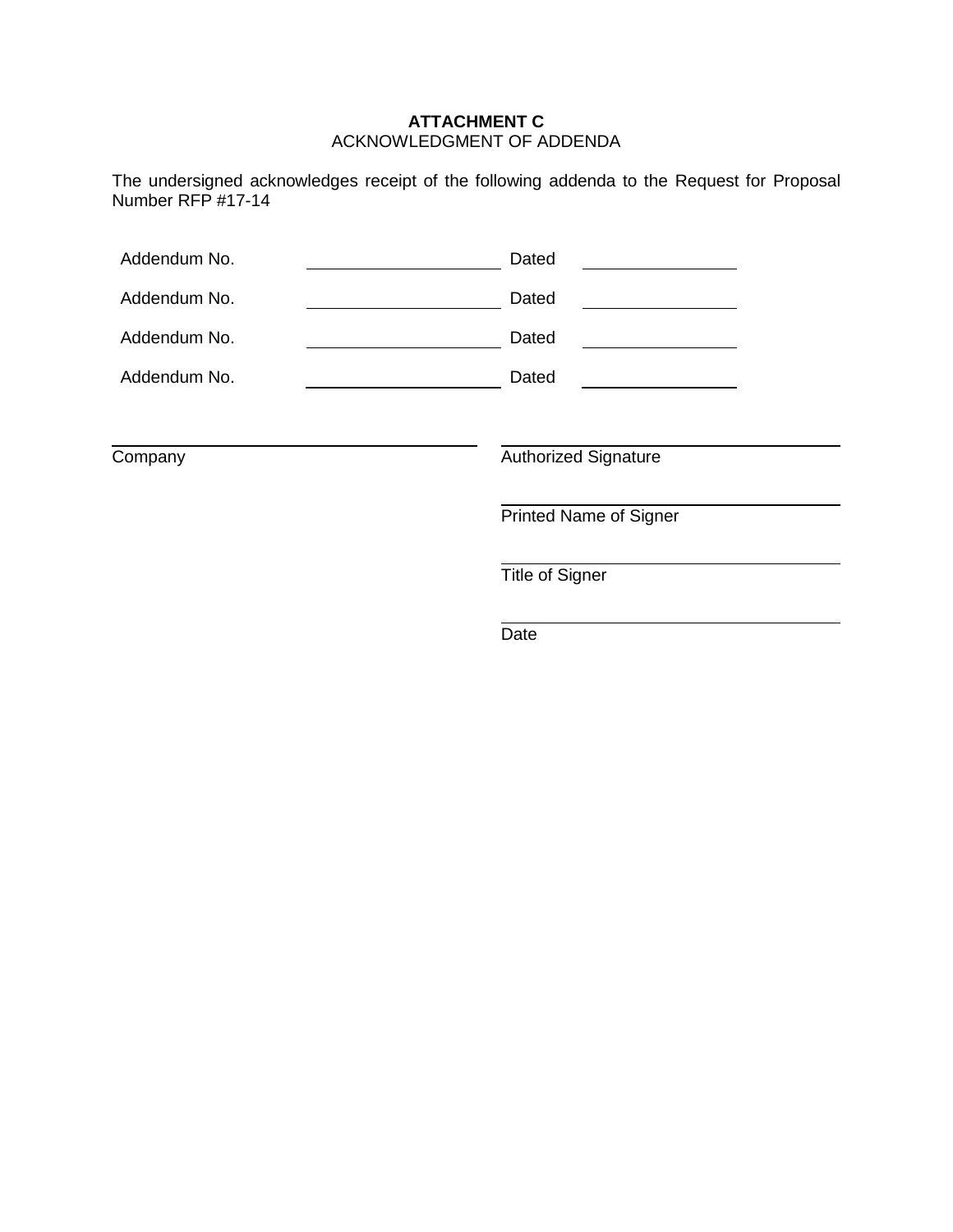## **FEDERAL CLAUSES**

The following terms and provisions as stated in FTA Circular 4220.1F apply to all solicitations except micro-purchases (\$2,000 or less).

- 1.11 **Fly America.** This provision shall apply to the transportation of persons or property, by air, between a place in the U.S. and a place outside the U.S., or between places outside the U.S., when the FTA will participate in the costs of such air transportation. The Contractor agrees to comply with 49 U.S.C. 40118 (the "Fly America" Act) in accordance with the General Services Administration's regulations at 41 CFR Part 301-10, which provide that recipients and sub recipients of Federal funds and their contractors are required to use U.S. Flag air carriers for U.S Government-financed international air travel and transportation of their personal effects or property, to the extent such service is available, unless travel by foreign air carrier is a matter of necessity, as defined by the Fly America Act. The Contractor shall submit, if a foreign air carrier was used, an appropriate certification or memorandum adequately explaining why service by a U.S. flag air carrier was not available or why it was necessary to use a foreign air carrier and shall, in any event, provide a certificate of compliance with the Fly America requirements. The Contractor agrees to include the requirements of this section in all subcontracts that may involve international air transportation.
- 1.12 **Energy Conservation.** The successful contractor agrees to comply with mandatory standards and policies relating to energy efficiency which are contained in the state energy conservation plan issued in compliance with the Energy Policy and Conservation Act.
- 1.13 **Federal Changes.** This provision shall apply to all contracts. Contractor shall at all times comply with all applicable FTA regulations, policies, procedures and directives, including without limitation those listed directly or by reference in the Master Agreement between Purchaser and FTA, as they may be amended or promulgated from time to time during the term of this Contract. Contractor's failure to so comply shall constitute a material breach of this Contract.
- 1.14 **Recycled Products.** This provision shall apply to all contracts for items designated by the EPA, when the purchaser or contractor procures \$10,000 or more of one of these items during the fiscal year, or has procured \$10,000 or more of such items in the previous fiscal year, using Federal funds. The Contractor agrees to comply with all the requirements of Section 6002 of the Resource Conservation and Recovery Act (RCRA), as amended (42 U.S.C. 6962), including but not limited to the regulatory provisions of 40 CFR Part 247, and Executive Order 12873, as they apply to the procurement of the items designated in Subpart B of 40 CFR Part 247.
- 1.15 **Government Obligations to Third Parties.** This provision shall apply to all contracts. The BJCTA and Contractor acknowledge and agree that, notwithstanding any concurrence by the Federal Government in or approval of the solicitation or award of the underlying Contract, absent the express written consent by the Federal Government, the Federal Government is not a party to this Contract and shall not be subject to any obligations or liabilities to the BJCTA, Contractor, or any other party (whether or not a party to that Contract) pertaining to any matter resulting from the underlying Contract. The Contractor agrees to include the above clause in each subcontract financed in whole or in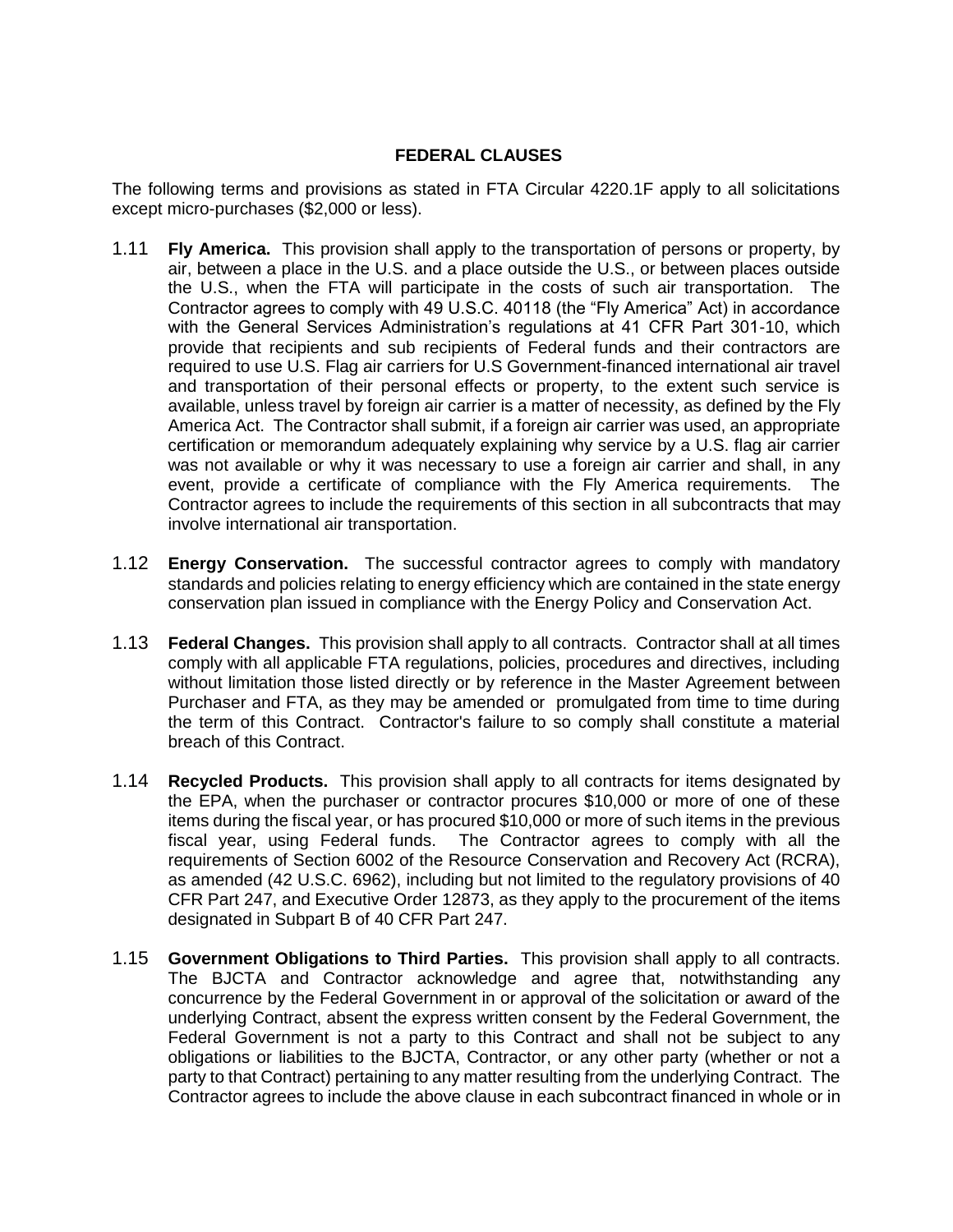part with Federal assistance provided by FTA. It is further agreed that the clause shall not be modified, except to identify the subcontractor who will be subject to its provisions.

1.16 **Program Fraud and False or Fraudulent Statements.** This provision shall apply to all contracts. (1) The Contractor acknowledges that the provisions of the Program Fraud Civil Remedies Act of 1986, as amended, 31 U.S.C. § 3801 et seq. and U.S. DOT regulations, "Program Fraud Civil Remedies," 49 C.F.R. Part 31, apply to its actions pertaining to this project. Upon execution of the underlying Contract, the Contractor certifies or affirms the truthfulness and accuracy of any statement it has made, it makes, it may make, or causes to be made, pertaining to the underlying Contract or the FTA assisted project for which this Contract work is being performed. In addition to other penalties that may be applicable, the Contractor further acknowledges that if it makes, or causes to be made, a false, fictitious, or fraudulent claim, statement, submission, or certification, the Federal Government reserves the right to impose the penalties of the Program Fraud Civil Remedies Act of 1986 on the Contractor to the extent the Federal Government deems appropriate. (2) The Contractor also acknowledges that if it makes, or causes to be made, a false, fictitious, or fraudulent claim, statement, submission, or certification to the Federal Government under a Contract connected with a project that is financed in whole or in part with Federal assistance originally awarded by FTA under the authority of 49 U.S.C. § 5307, the Government reserves the right to impose the penalties of 18 U.S.C. § 1001 and 49 U.S.C. § 5307(n)(1) on the Contractor, to the extent the Federal Government deems appropriate. (3) The Contractor agrees to include the above two clauses in each subcontract financed in whole or in part with Federal assistance provided by FTA. It is further agreed that the clauses shall not be modified, except to identify the subcontractor who will be subject to the provisions.

# 1.17 **Termination for Convenience. Termination**

a. Termination for Convenience (General Provision) the recipient may terminate this contract, in whole or in part, at any time by written notice to contractor when it is in the recipient's best interest. Contractor shall be paid its costs, including contract close-out costs, and profit on work performed up to the time of termination. Contractor shall promptly submit its termination claim to the recipient. If contractor is in possession of any of the recipient's property, contractor shall account for same, and dispose of it as the recipient directs.

b. Termination for Default [Breach or Cause] (General Provision) If contractor does not deliver items in accordance with the contract delivery schedule, or, if the contract is for services, and contractor fails to perform in the manner called for in the contract, or if contractor fails to comply with any other provisions of the contract, the recipient may terminate this contract for default. Termination shall be effected by serving a notice of termination to contractor setting forth the manner in which contractor is in default. Contractor shall only be paid the contract price for supplies delivered and accepted, or for services performed in accordance with the manner of performance set forth in the contract. If it is later determined by the recipient that contractor had an excusable reason for not performing, such as a strike, fire, or flood, events which are not the fault of or are beyond the control of contractor, the recipient, after setting up a new delivery or performance schedule, may allow contractor to continue work, or treat the termination as a termination for convenience.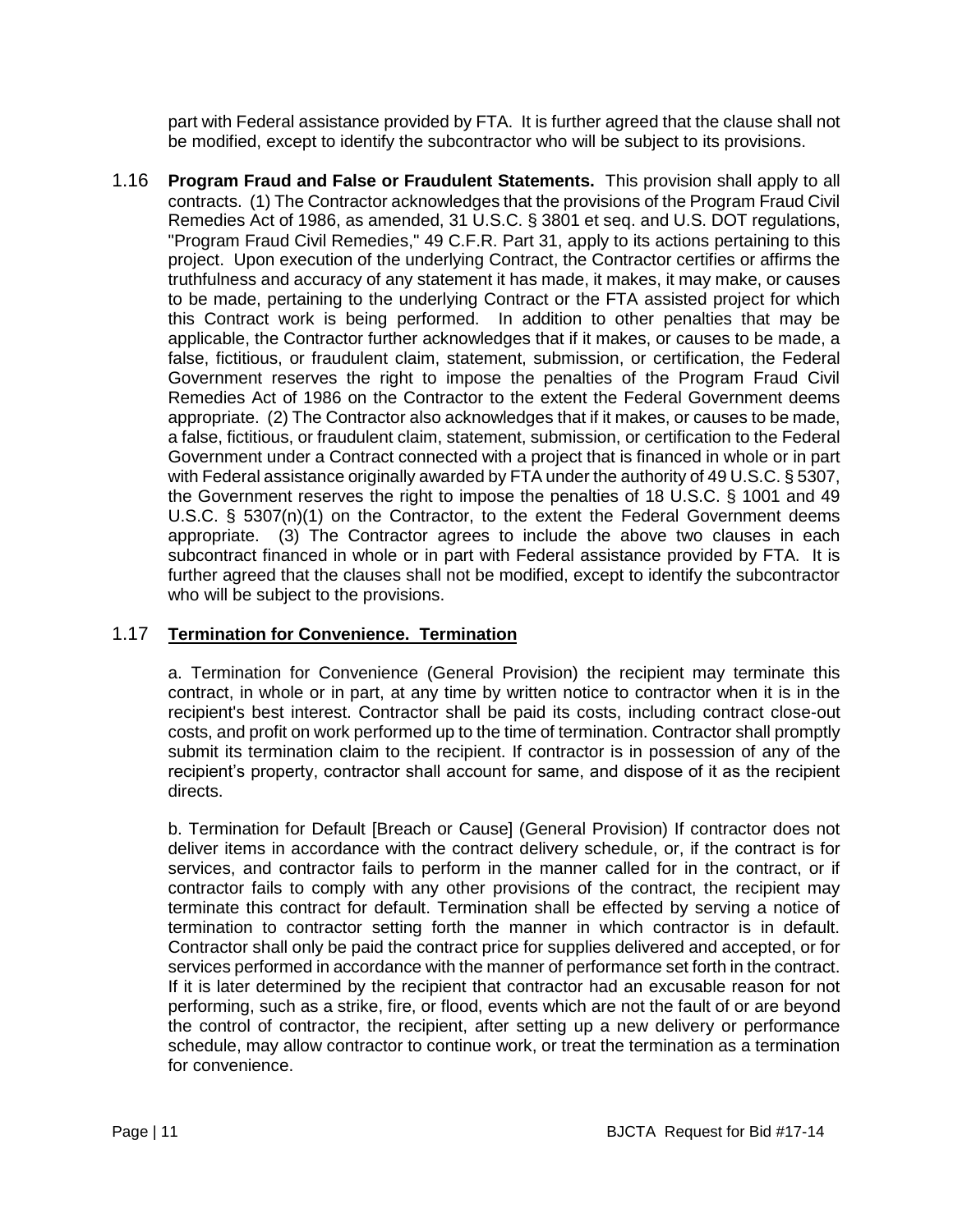c. Opportunity to Cure (General Provision) the recipient in its sole discretion may, in the case of a termination for breach or default, allow contractor an appropriately short period of time in which to cure the defect. In such case, the notice of termination shall state the time period in which cure is permitted and other appropriate conditions If contractor fails to remedy to the recipient's satisfaction the breach or default or any of the terms, covenants, or conditions of this Contract within ten (10) days after receipt by contractor or written notice from the recipient setting forth the nature of said breach or default, the recipient shall have the right to terminate the Contract without any further obligation to contractor. Any such termination for default shall not in any way operate to preclude the recipient from also pursuing all available remedies against contractor and its sureties for said breach or default.

d. Waiver of Remedies for any Breach In the event that the recipient elects to waive its remedies for any breach by contractor of any covenant, term or condition of this Contract, such waiver by the recipient shall not limit its remedies for any succeeding breach of that or of any other term, covenant, or condition of this Contract.

e. Termination for Default (Supplies and Service) If contractor fails to deliver supplies or to perform the services within the time specified in this contract or any extension or if the contractor fails to comply with any other provisions of this contract, the recipient may terminate this contract for default. The recipient shall terminate by delivering to contractor a notice of termination specifying the nature of default. Contractor shall only be paid the contract price for supplies delivered and accepted, or services performed in accordance with the manner or performance set forth in this contract. If, after termination for failure to fulfill contract obligations, it is determined that contractor was not in default, the rights and obligations of the parties shall be the same as if termination had been issued for the recipient's convenience.

f. Termination for Convenience or Default (Cost-Type Contracts) the recipient may terminate this contract, or any portion of it, by serving a notice or termination on contractor. The notice shall state whether termination is for convenience of the recipient or for default of contractor. If termination is for default, the notice shall state the manner in which contractor has failed to perform the requirements of the contract. Contractor shall account for any property in its possession paid for from funds received from the recipient, or property supplied to contractor by the recipient. If termination is for default, the recipient may fix the fee, if the contract provides for a fee, to be paid to contractor in proportion to the value, if any, of work performed up to the time of termination. Contractor shall promptly submit its termination claim to the recipient and the parties shall negotiate the termination settlement to be paid to contractor. If termination is for the recipient's convenience, contractor shall be paid its contract close-out costs, and a fee, if the contract provided for payment of a fee, in proportion to the work performed up to the time of termination. If, after serving a notice of termination for default, the recipient determines that contractor has an excusable reason for not performing, such as strike, fire, flood, events which are not the fault of and are beyond the control of contractor, the recipient, after setting up a new work schedule, may allow contractor to continue work, or treat the termination as a termination for convenience. Government Wide Debarment and Suspension (Non Procurement) The Recipient agrees to the following: (1) It will comply with the requirements of 2 C.F.R. part 180, subpart C, as adopted and supplemented by U.S. DOT regulations at 2 C.F.R. part 1200, which include the following: (a) It will not enter into any arrangement to participate in the development or implementation of the Project with any Third Party Participant that is debarred or suspended except as authorized by: 1 U.S. DOT regulations.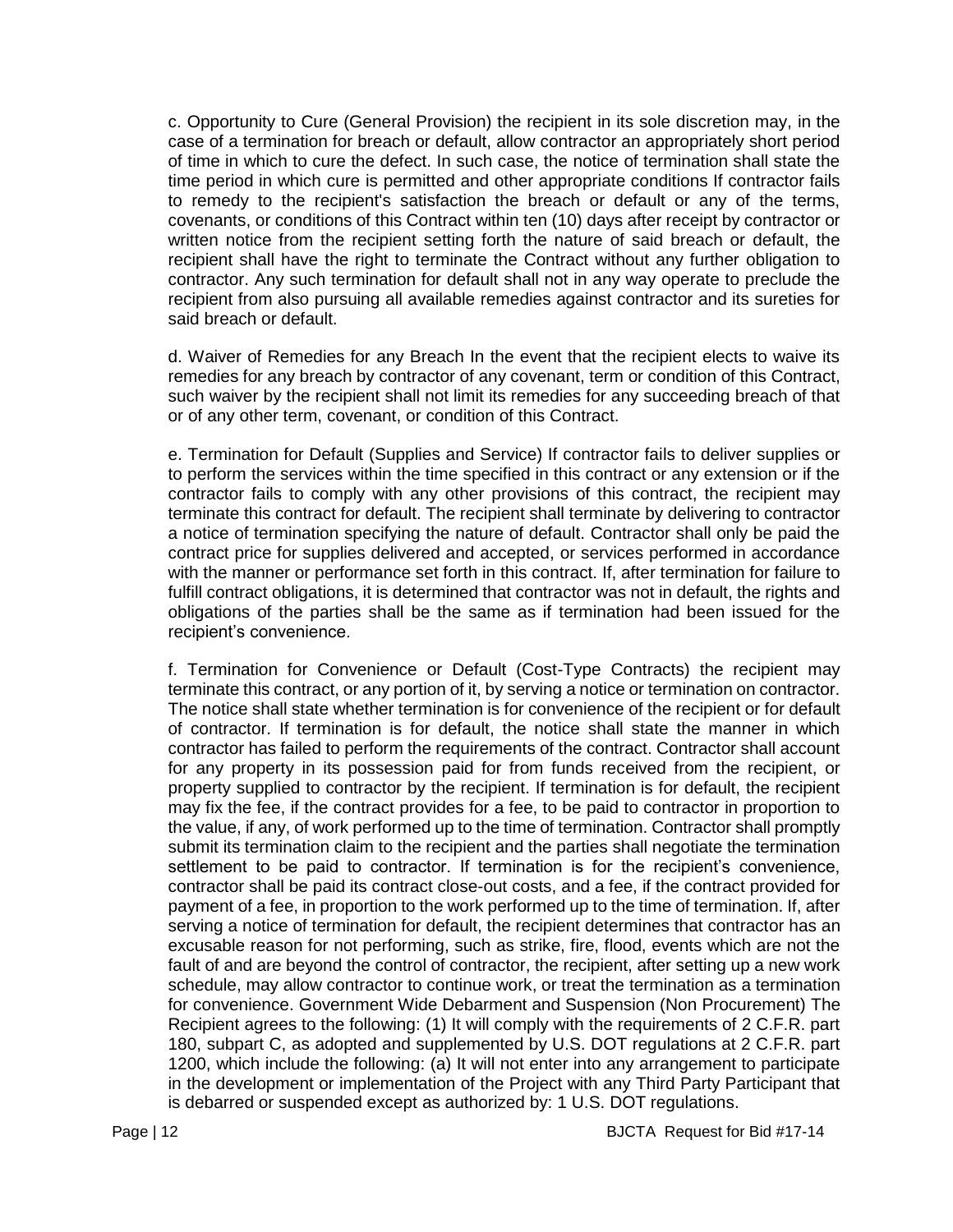## 1.18 **Suspension and Debarment**

Suspension and Debarment," 2 C.F.R. part 1200, 2 U.S. OMB, "Guidelines to Agencies on Government wide Debarment and Suspension (No procurement)," 2 C.F.R. part 180, including any amendments thereto, and 3 Executive Orders Nos. 12549 and 12689, "Debarment and Suspension," 31 U.S.C. § 6101 note, (b) It will review the U.S. GSA "System for Award Management," https://www.sam.gov, if required by U.S. DOT regulations, 2 C.F.R. part 1200, and (c) It will include, and require each of its Third Party Participants to include, a similar provision in each lower tier covered transaction, ensuring that each lower tier Third Party Participant: 1 Will comply with Federal debarment and suspension requirements, and 2 Reviews the "System for Award Management" at https://www.sam.gov if necessary to comply with U.S. DOT regulations, 2 C.F.R. part 1200, and (2) If the Recipient suspends, debars, or takes any similar action against a Third Party Participant or individual, the Recipient will provide immediate written notice to the: (a) FTA Regional Counsel for the Region in which the Recipient is located or implements the Project, (b) FTA Project Manager if the Project is administered by an FTA Headquarters Office, or (c) FTA Chief Counsel, Contracts Involving Federal Privacy Act Requirements When a grantee maintains files on drug and alcohol enforcement activities for FTA, and those files are organized so that information could be retrieved by personal identifier, the Privacy Act requirements apply to all contracts except micro-purchases (\$3,000 or less, except for construction contracts over \$2,000) The following requirements apply to the Contractor and its employees that administer any system of records on behalf of the Federal Government under any contract:

(1) The Contractor agrees to comply with, and assures the compliance of its employees with, the information restrictions and other applicable requirements of the Privacy Act of 1974, 5 U.S.C. § 552a. Among other things, the Contractor agrees to obtain the express consent of the Federal Government before the Contractor or its employees operate a system of records on behalf of the Federal Government. The Contractor understands that the requirements of the Privacy Act, including the civil and criminal penalties for violation of that Act, apply to those individuals involved, and that failure to comply with the terms of the Privacy Act may result in termination of the underlying contract.

(2) The Contractor also agrees to include these requirements in each subcontract to administer any system of records on behalf of the Federal Government financed in whole or in part with Federal assistance provided by FTA

Instructions for Certification: By signing and submitting this Proposal or proposal, the prospective lower tier participant is providing the signed certification set out below: It will comply and facilitate compliance with U.S. DOT regulations,

"No procurement Suspension and Debarment," 2 CFR part 1200, which adopts and supplements the U.S. Office of Management and Budget (U.S. OMB) "Guidelines to Agencies on Government wide Debarment and Suspension (No procurement)," 2 CFR part 180.

To the best of its knowledge and belief, that it's Principals and Sub recipients at the first tier are eligible to participate in covered transactions of any Federal department or agency and are not presently: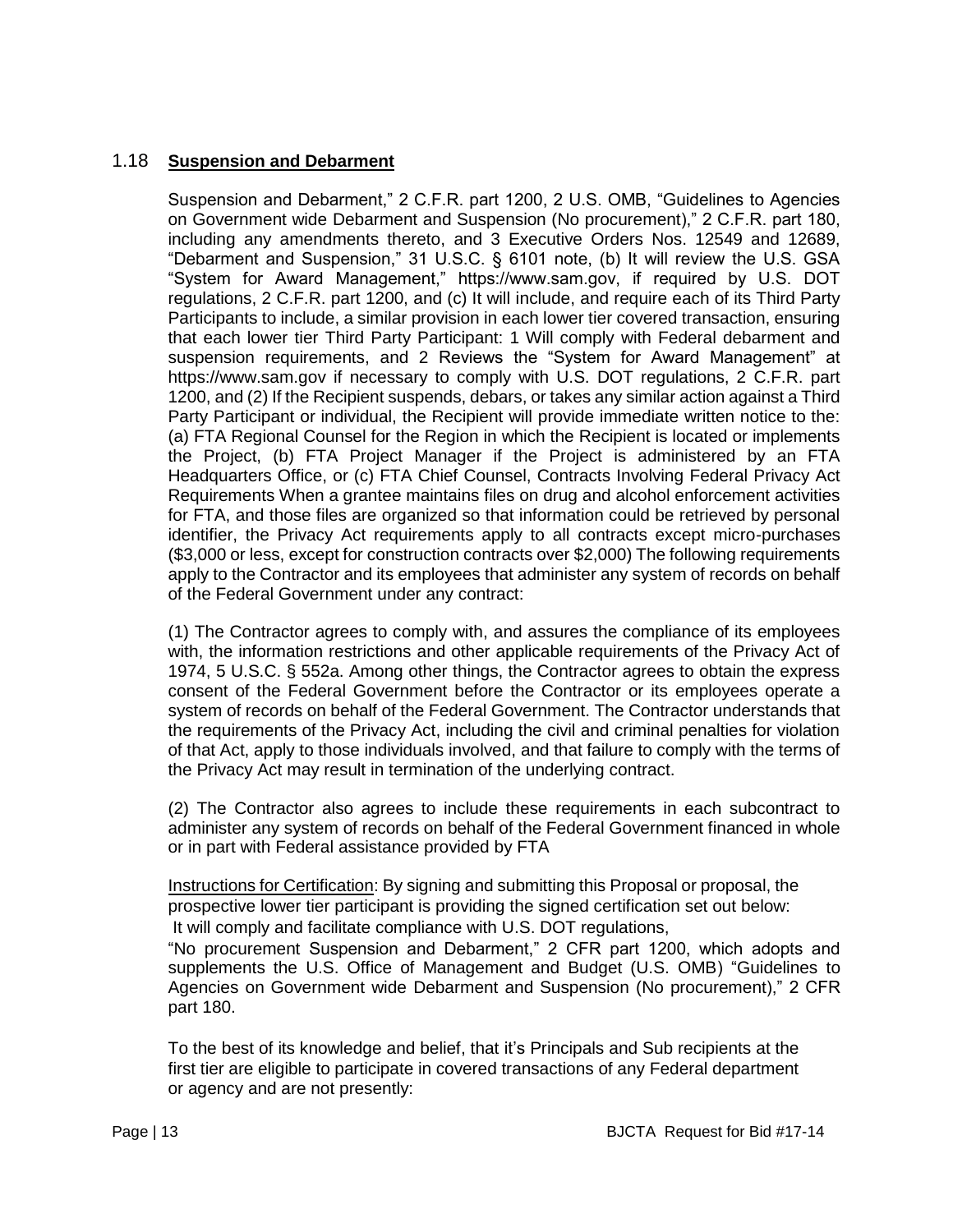- (1) Debarred,
- (2) Suspended,
- (3) Proposed for debarment,
- (4) Declared ineligible,
- (5) Voluntarily excluded, or
- (6) Disqualified,

Its management has not within a three-year period preceding its latest application or proposal been convicted of or had a civil judgment rendered against any of them for:

Commission of fraud or a criminal offense in connection with obtaining, attempting to obtain, or performing a public (Federal, State, or local) transaction, or contract under a public transaction, violation of any Federal or State antitrust statute, or commission of embezzlement, theft, forgery, bribery, falsification or destruction of records, making any false statement, or receiving stolen property.

It is not presently indicted for, or otherwise criminally or civilly charged by a governmental entity (Federal, State, or local) with commission of any of the offenses listed in the preceding subsection of this Certification, it has not had one or more public transactions (Federal, State, or local) terminated for cause or default within a three-year period preceding this Certification.

If, at a later time, it receives any information that contradicts the statements of subsections 2.a – 2.d above, it will promptly provide that information to FTA,

# **Suspension and Debarment Certification**

Company \_\_\_\_\_\_\_\_\_\_\_\_\_\_\_\_\_\_\_\_\_\_\_\_\_\_\_\_\_\_\_\_\_\_\_\_\_\_\_\_\_\_\_\_\_\_\_\_\_\_\_

 \_\_\_\_\_\_\_\_\_\_\_\_\_\_\_\_\_\_\_\_\_\_\_\_\_\_\_\_\_\_\_\_\_\_\_\_\_\_\_\_\_\_\_\_\_\_\_\_\_\_\_\_\_\_\_\_\_ Print Name and Title of Authorized Official

Signature of Authorized Official **Example 2018** 

Date  $/$  /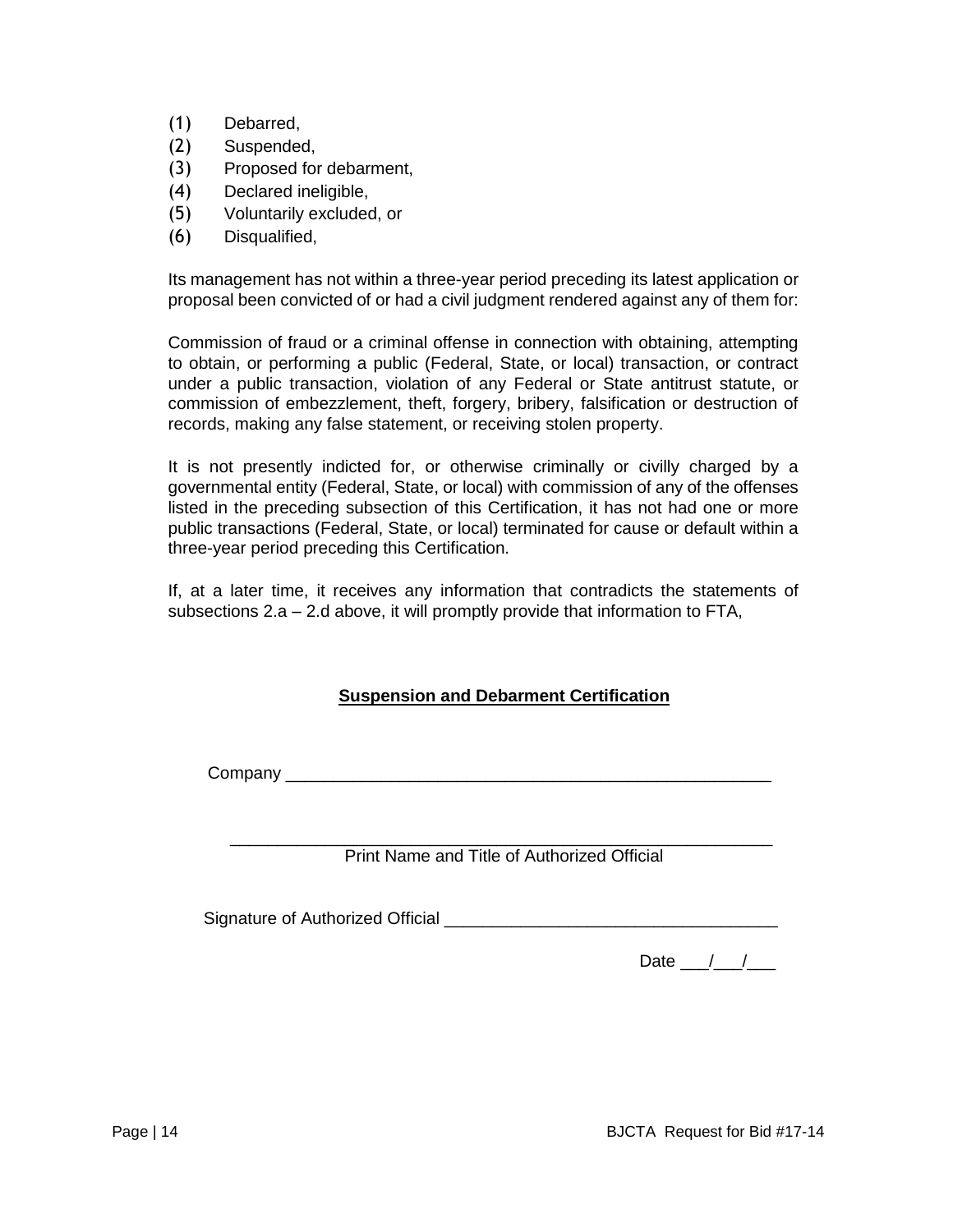## 1.19 **Access to Records and Reports**

Where the purchaser is not a State but a local government and is an FTA recipient or a sub grantee of FTA recipient in accordance with 49 CFR 18.36(i), contractor shall provide the purchaser, the FTA, the US Comptroller General or their authorized representatives access to any books, documents, papers and contractor records which are pertinent to this contract for the purposes of making audits, examinations, excerpts and transcriptions. Contractor shall also, pursuant to 49 CFR 633.17, provide authorized FTA representatives, including any PMO contractor, access to contractor's records and construction sites pertaining to a capital project, defined at 49 USC 5302(a)1, which is receiving FTA assistance through the programs described at 49 USC 5307, 5309 or 5311.

2. Where the purchaser is a State or a FTA recipient or a sub grantee of FTA recipient in accordance with 49 CFR 633.17, contractor shall provide the purchaser, authorized FTA representatives, including any PMO Contractor, access to contractor's records and construction sites pertaining to a capital project, defined at 49 USC 5302(a) 1, which receives FTA assistance through the programs described at 49 USC 5307, 5309 or 5311. By definition, a capital project excludes contracts of less than the simplified acquisition threshold currently set at \$100,000.

3. Where the purchaser enters into a negotiated contract for other than a small purchase or under the simplified acquisition threshold and is an institution of higher education, a hospital or other non-profit organization and is an FTA recipient or a sub grantee of FTA recipient in accordance with 49 CFR 19.48, contractor shall provide the purchaser, the FTA, the US Comptroller General or their authorized representatives, access to any books, documents, papers and record of the contractor which are directly pertinent to this contract for the purposes of making audits, examinations, excerpts and transcriptions.

4. Where a purchaser which is an FTA recipient or a sub grantee of FTA recipient in accordance with 49 USC 5325(a) enters into a contract for a capital project or improvement (defined at 49 USC 5302(a) 1) through other than competitive Bidding, contractor shall make available records related to the contract to the purchaser, the Secretary of USDOT and the US Comptroller General or any authorized officer or employee of any of them for the purposes of conducting an audit and inspection.

5. Contractor shall permit any of the foregoing parties to reproduce by any means whatsoever or to copy excerpts and transcriptions as reasonably needed.

6. Contractor shall maintain all books, records, accounts and reports required under this contract for a period of not less than three (3) years after the date of termination or expiration of this contract, except in the event of litigation or settlement of claims arising from the performance of this contract, in which case contractor agrees to maintain same the recipient, FTA Administrator, US Comptroller General, or any of their authorized representatives, have disposed of all such litigation, appeals, claims or exceptions related thereto. Re: 49 CFR 18.39(i)(11).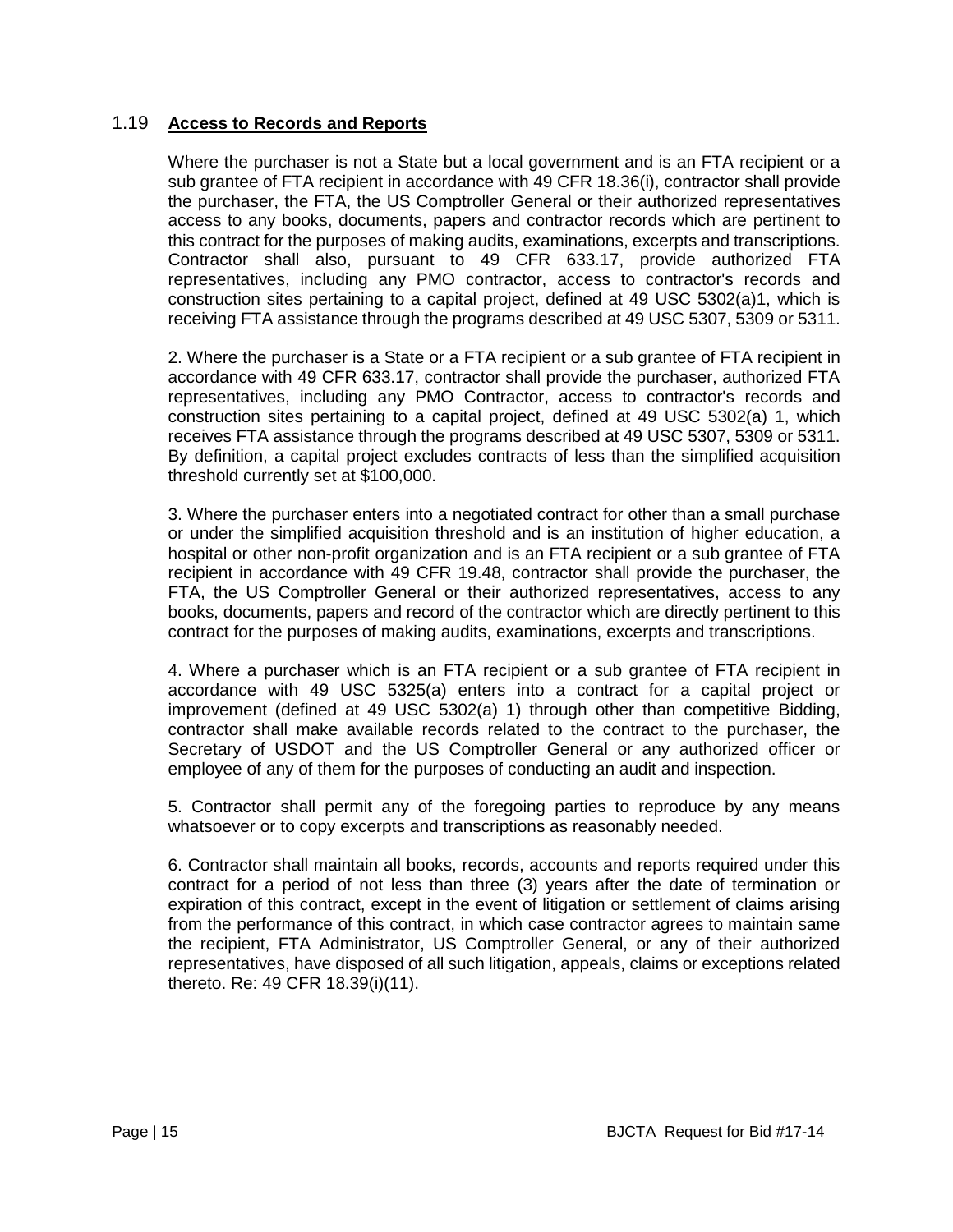## 1.20 **Lobbying**

## **U.S.C CERTIFICATION AND RESTRICTIONS ON LOBBYING**

I, \_\_\_\_\_\_\_\_\_\_\_\_\_\_\_\_\_\_\_\_\_\_\_\_\_\_\_\_\_\_\_\_\_\_\_\_\_\_\_\_\_, (Name and title of official) hereby certify On behalf of the company of the company of the company of the company of the company of the company of the company of the company of the company of the company of the company of the company of the company of the company of

that:

No federal appropriated funds have been paid or will be paid, by or on behalf of the undersigned, to any person for influencing or attempting to influence an officer or employee of any agency, a Member of Congress, and officer or employee of Congress, or an employee of a Member of Congress in connection with the awarding of any federal contract, the making of any federal grant, the making of any federal loan, the entering into of any cooperative agreement, and the extension, continuation, renewal, amendment, or modification of any federal contract, grant, loan, or cooperative agreement.

If any funds other than federal appropriated funds have been paid or will be paid to any person influencing or attempting to influence an officer or employee of any agency, a Member of Congress, and officer or employee of Congress, or an employee of a Member of Congress in connection with the federal contract, grant, loan, or cooperative agreement, the undersigned shall complete and submit Standard Form – LLL, "Disclosure Form to Report Lobbying," in accordance with its instructions.

The undersigned shall require that the language of this certification be included in the award documents for all sub-awards at all tiers (including sub-contracts, sub-grants and contracts under grants, loans, and cooperative agreements) and that all sub-recipients shall certify and disclose accordingly.

This certification is a material representation of fact upon which reliance was placed when this transaction was made or entered into. Submission of this certification is a prerequisite for making or entering into this transaction imposed by 31 U.S.C. § 1352 (as amended by the Lobbying Disclosure Act of 1995). Any person who fails to file the required certification shall be subject to a civil penalty of not less than \$10,000 and not more than \$100,000 for each such failure.

The undersigned certifies or affirms the truthfulness and accuracy of the contents of the statements submitted on or with this certification and understands that the provisions of 31 U.S.C. Section 3801, et seq., are applicable thereto.

| Name of Bidder/Company Name            |          |
|----------------------------------------|----------|
| Type or print name                     |          |
| Signature of authorized representative | Date / / |
| Signature of notary and SEAL           |          |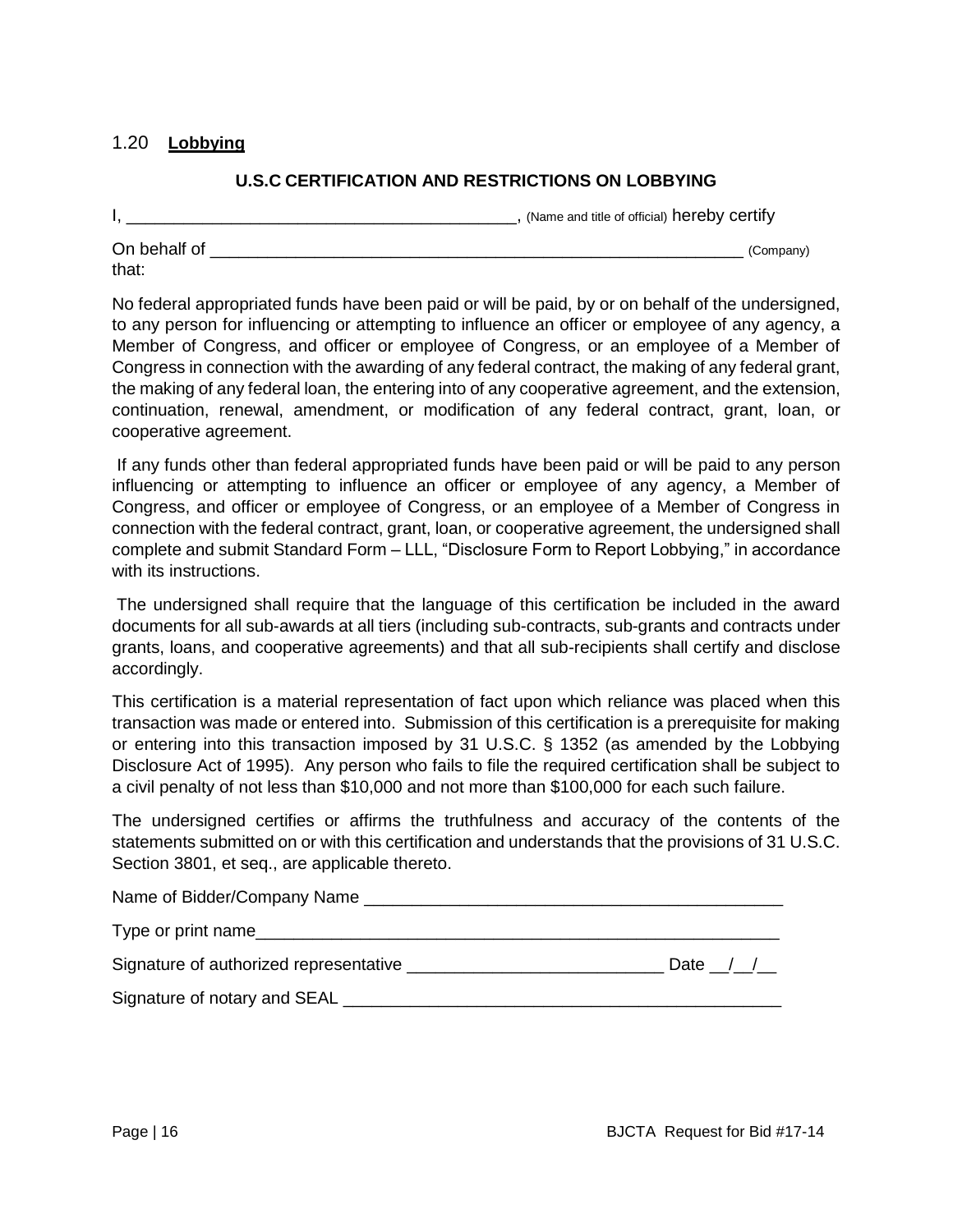## 1.21 **Conformance with ITS National Architecture**

Contractor shall conform, to the extent applicable, to the National Intelligent Transportation Standards architecture as required by SAFETEA-LU Section 5307(c), 23 U.S.C. Section 512 and as amended by MAP-21 23 U.S.C. § 517(d), note and follow the provisions of FTA Notice, "FTA National Architecture Policy on Transit Projects," 66 Fed. Reg.1455 etseq., January 8, 2001, and any other implementing directives FTA may issue at a later date, except to the extent FTA determines otherwise in writing.

## 1.22 **Civil Rights Requirements**

The Recipient understands and agrees that it must comply with applicable Federal civil rights laws and regulations, and follow applicable Federal guidance, except as the Federal Government determines otherwise in writing. Therefore, unless a Recipient or Program, including an Indian Tribe or the Tribal Transit Program, is specifically exempted from a civil rights statute, FTA requires compliance with that civil rights statute, including compliance with equity in service:

**Nondiscrimination in Federal Public Transportation Programs**. The Recipient agrees to, and assures that each Third Party Participant will, comply with Federal transit law, 49 U.S.C. § 5332 (FTA's "Nondiscrimination" statute): (1) FTA's "Nondiscrimination" statute prohibits discrimination on the basis of: (a) Race, (b) Color, (c) Religion, (d) National origin, (e) Sex, (f) Disability, or (g) Age, and (2) The FTA "Nondiscrimination" statute's prohibition against discrimination includes: (a) Exclusion from participation, (b) Denial of program benefits, or (c) Discrimination, including discrimination in employment or business opportunity, (3) Except as FTA determines otherwise in writing: (a) General.

Follow: 1 The most recent edition of FTA Circular 4702.1, "Title VI Requirements and Guidelines for Federal Transit Administration Recipients," to the extent consistent with applicable Federal laws, regulations, and guidance, and 2 Other applicable Federal guidance that may be issued, but (b) Exception for the Tribal Transit Program. FTA does not require an Indian Tribe to comply with FTA program-specific guidelines for Title VI when administering its projects funded under the Tribal Transit Program,

**Nondiscrimination – Title VI of the Civil Rights Act**. The Recipient agrees to, and assures that each Third Party Participant will: (1) Prohibit discrimination based on: (a) Race, (b) Color, or (c) National origin, (2) Comply with: (a)

Title VI of the Civil Rights Act of 1964, as amended, 42 U.S.C. § 2000d et seq., (b) U.S. DOT regulations.

"Nondiscrimination in Federally-Assisted Programs of the Department of Transportation – Effectuation of Title VI of the Civil Rights Act of 1964," 49 C.F.R. part 21, and (c) Federal transit law, specifically 49 U.S.C. § 5332, as stated in the preceding section a, and (3) Except as FTA determines otherwise in writing, follow: (a) The most recent edition of FTA Circular 4702.1, "Title VI and Title VI-Dependent Guidelines for Federal Transit Administration Recipients," to the extent consistent with applicable Federal laws, regulations, and guidance. (b) U.S. DOJ, "Guidelines for the enforcement of Title VI, Civil Rights Act of 1964," 28 C.F.R. § 50.3, and (c) Other applicable Federal guidance that may be issued,

**Equal Employment Opportunity**. (1) Federal Requirements and Guidance. The Recipient agrees to, and assures that each Third Party Participant will, prohibit discrimination on the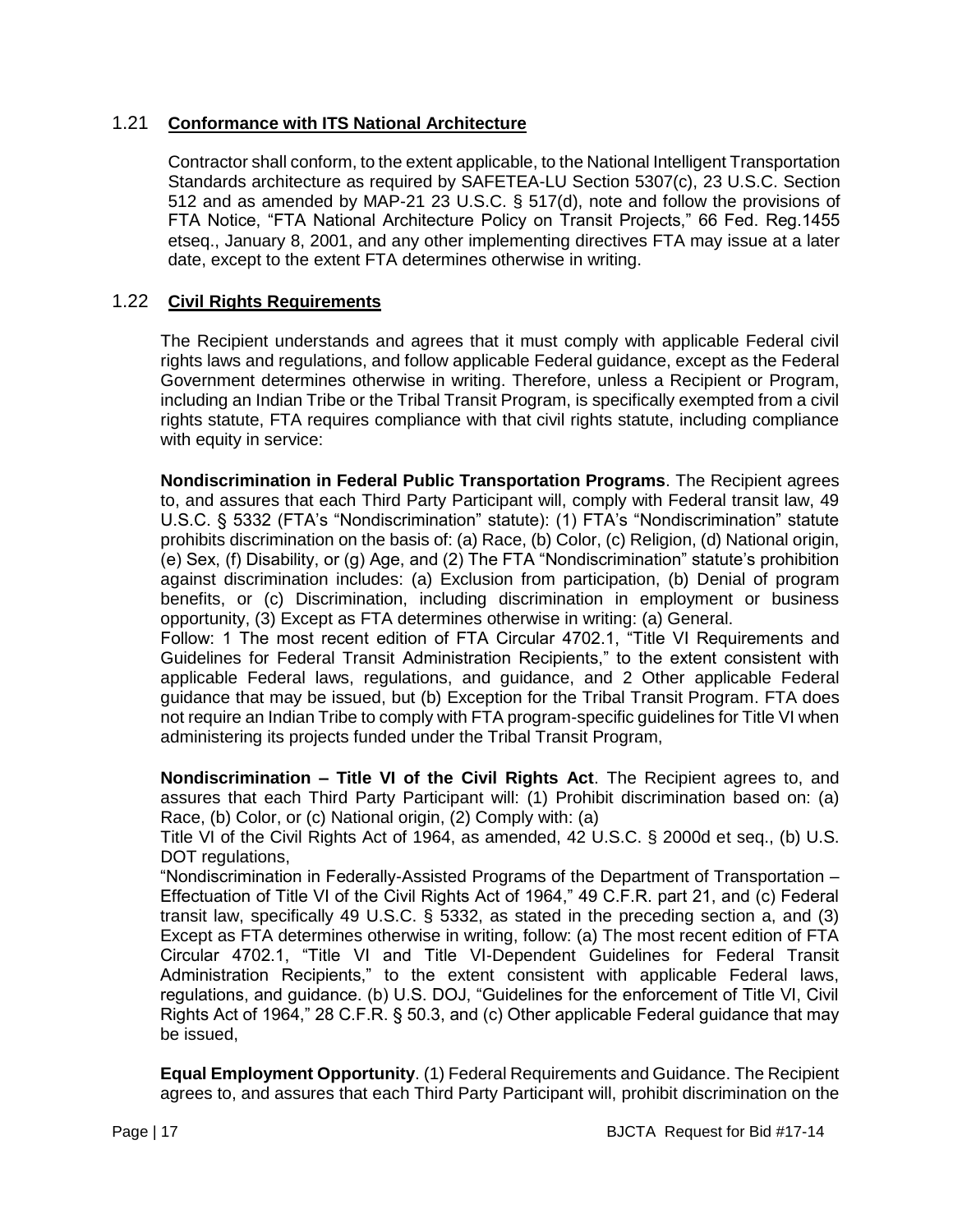basis of race, color, religion, sex, or national origin, and: (a) Comply with Title VII of the Civil Rights Act of 1964, as amended, 42 U.S.C. § 2000e et seq., (b) Facilitate compliance with Executive Order No. 11246, "Equal Employment Opportunity," as amended by Executive Order No. 11375, "Amending Executive Order No. 11246, Relating to Equal Employment Opportunity," 42 U.S.C. § 2000e note, (c) Comply with Federal transit law, specifically 49 U.S.C. § 5332, as stated in section a, and (d) Comply with other applicable EEO laws and regulations, as provided in Federal guidance, including laws and regulations prohibiting discrimination on the basis of disability, except as the Federal Government determines otherwise in writing, (2) General. The Recipient agrees to: (a) Ensure that applicants for employment are employed and employees are treated during employment without discrimination on the basis of their: 1 Race, 2 Color, 3 Religion, 4 Sex, 5 Disability, 6 Age, or 7 National origin, (b) Take affirmative action that includes, but is not limited to: 1 Recruitment advertising, 2 Recruitment, 3 Employment, 4 Rates of pay, 5 Other forms of compensation, 6 Selection for training, including apprenticeship, 7 Upgrading, 8 Transfers, 9 Demotions, 10 Layoffs, and 11 Terminations, but (b) Indian Tribe. Title VII of the Civil Rights Act of 1964, as amended, exempts Indian Tribes under the definition of "Employer".

**Equal Employment Opportunity Requirements for Construction Activities**. In addition to the foregoing, when undertaking "construction" as recognized by the U.S. Department of Labor (U.S. DOL), the Recipient agrees to comply, and assures the compliance of each Third Party Participant, with: (a) U.S. DOL regulations, "Office of Federal Contract Compliance Programs, Equal Employment Opportunity, Department of Labor," 41 C.F.R. chapter 60, and (b) Executive Order No. 11246, "Equal Employment Opportunity," as amended by Executive Order No. 11375, "Amending Executive Order No. 11246, Relating to Equal Employment Opportunity," 42 U.S.C. § 2000e.

# 1.23 **Access Requirements for Persons with Disabilities**

Contractor shall comply with 49 USC 5301(d), stating Federal policy that the elderly and persons with disabilities have the same rights as other persons to use mass transportation services and facilities and that special efforts shall be made in planning and designing those services and facilities to implement that policy. Contractor shall also comply with all applicable requirements of Sec. 504 of the Rehabilitation Act (1973), as amended, 29 USC 794, which prohibits discrimination on the basis of handicaps, and the Americans with Disabilities Act of 1990 (ADA), as amended, 42 USC 12101 et seq., which requires that accessible facilities and services be made available to persons with disabilities, including any subsequent amendments thereto.

# 1.24 **Conformance with ITS National Architecture**

Access Requirements for Persons with Disabilities Contractor shall comply with 49 USC 5301(d), stating Federal policy that the elderly and persons with disabilities have the same rights as other persons to use mass transportation services and facilities and that special efforts shall be made in planning and designing those services and facilities to implement that policy. Contractor shall also comply with all applicable requirements of Sec. 504 of the Rehabilitation Act (1973), as amended, 29 USC 794, which prohibits discrimination on the basis of handicaps, and the Americans with Disabilities Act of 1990 (ADA), as amended, 42 USC 12101 et seq., which requires that accessible facilities and services be made available to persons with disabilities, including any subsequent amendments thereto.

## 1.25 **Disadvantage Business Enterprise**

Page | 18 BJCTA Request for Bid #17-14 To the extent authorized by applicable Federal law, the Recipient agrees to facilitate, and assures that each Third Party Participant will facilitate, participation by small business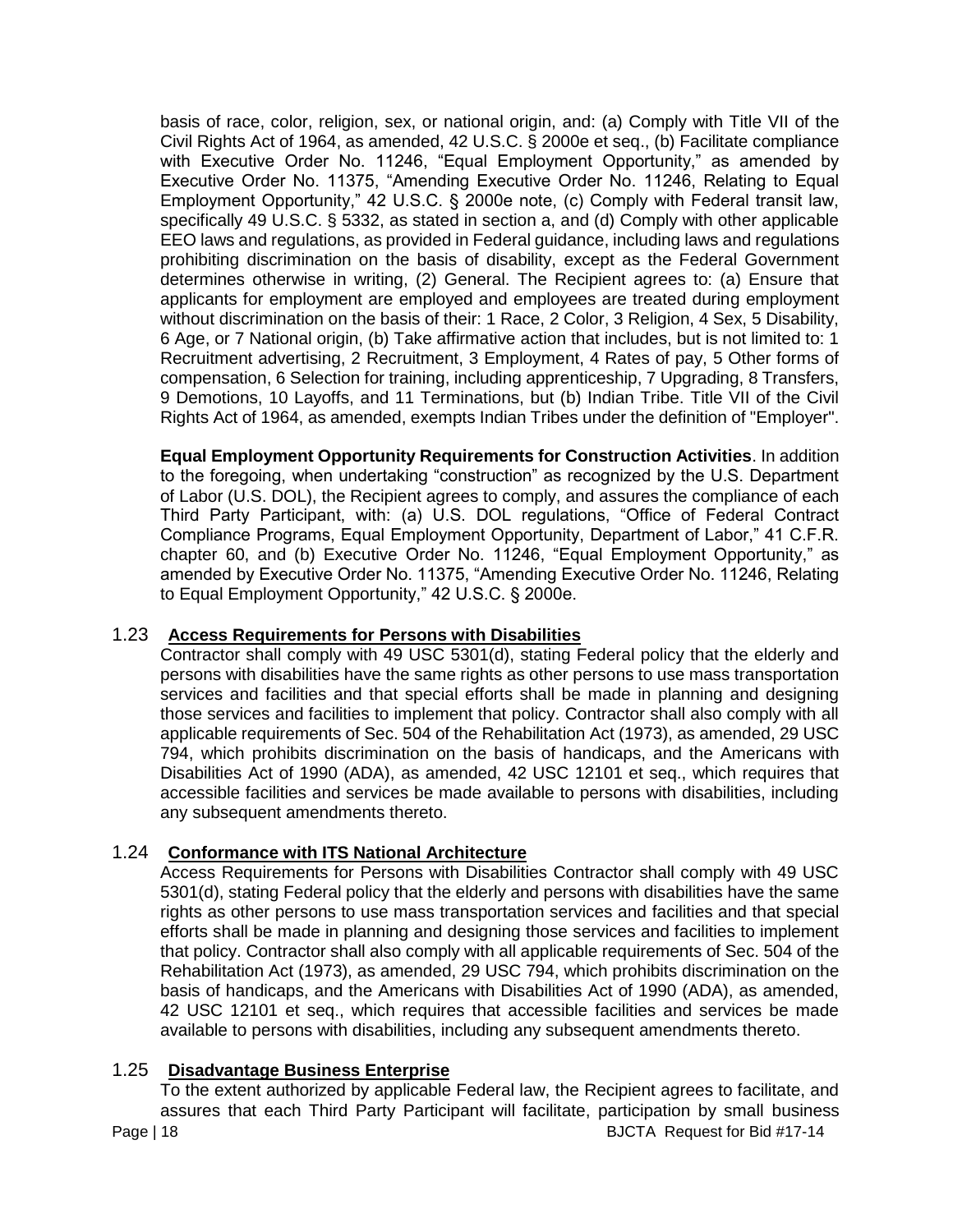concerns owned and controlled by socially and economically disadvantaged individuals, also referred to as "Disadvantaged Business Enterprises" (DBEs), in the Project as follows: 1) Requirements. The Recipient agrees to comply with: (a) Section 1101(b) of MAP-21, 23 U.S.C. § 101 note, (b) U.S. DOT regulations, "Participation by Disadvantaged Business Enterprises in Department of Transportation Financial Assistance Programs," 49 C.F.R. part 26, and (c) Federal transit law, specifically 49 U.S.C. § 5332, as stated in section a, (2) Assurance. As required by 49 C.F.R. § 26.13(a), (b) DBE Program Requirements. Recipients receiving planning, capital and/or operating assistance that will award prime third party contracts exceeding \$250,000 in a Federal fiscal year must: 1 Have a DBE program meeting the requirements of 49 C.F.R. part 26, 2 implement a DBE program approved by FTA, and 3 establish an annual DBE participation goal, (c) Special Requirements for a Transit Vehicle Manufacturer. The Recipient understands and agrees that each transit vehicle manufacturer, as a condition of being authorized to Proposal or propose on FTA-assisted transit vehicle procurements, must certify that it has complied with the requirements of 49 C.F.R. part 26, (d) the Recipient provides assurance that: The Recipient shall not discriminate on the basis of race, color, national origin, or sex in the award and performance of any DOT-assisted contract or in the administration of its DBE program or the requirements of 49 C.F.R. part 26. The Recipient shall take all necessary and reasonable steps under 49 C.F.R. part 26 to ensure nondiscrimination in the award and administration of DOT-assisted contracts. The Recipient's DBE program, as required by 49 C.F.R. part 26 and as approved by DOT, is incorporated by reference in this agreement. Implementation of this program is a legal obligation and failure to carry out its terms shall be treated as a violation of this agreement. Upon notification to the Recipient of its failure to carry out its approved program, the Department may impose sanctions as provided for under 49 C.F.R. part 26 and may, in appropriate cases, refer the matter for enforcement under 18 U.S.C. § 1001 and/or the Program Fraud Civil Remedies Act of 1986, 31 U.S.C. § 3801 et seq., (2) Exception for the Tribal Transit Program. FTA exempts Indian tribes from the Disadvantaged Business Enterprise regulations at 49 C.F.R. part 26 under MAP-21 and previous legislation.

Nondiscrimination on the Basis of Sex. The Recipient agrees to comply with Federal prohibitions against discrimination on the basis of sex, including: (1) Title IX of the Education Amendments of 1972, as amended, 20 U.S.C. § 1681 et seq., (2) U.S. DOT regulations, "Nondiscrimination on the Basis of Sex in Education Programs or Activities Receiving Federal Financial Assistance," 49 C.F.R. part 25, and (3) Federal transit law, specifically 49 U.S.C. § 5332, as stated in section a,

Nondiscrimination on the Basis of Age. The Recipient agrees to comply with Federal prohibitions against discrimination on the basis of age, including: (1) The Age Discrimination in Employment Act (ADEA), 29 U.S.C. §§ 621 – 634, which prohibits discrimination on the basis of age, (2) U.S. Equal Employment Opportunity Commission (U.S. EEOC) regulations, "Age Discrimination in Employment Act," 29 C.F.R. part 1625, which implements the ADEA, (3) The Age Discrimination Act of 1975, as amended, 42 U.S.C. § 6101 et seq., which prohibits discrimination against individuals on the basis of age in the administration of programs or activities receiving Federal funds, (4) U.S. Health and Human Services regulations, "Nondiscrimination on the Basis of Age in Programs or Activities Receiving Federal Financial Assistance," 45 C.F.R. part 90, which implements the Age Discrimination Act of 1975, and (5) Federal transit law, specifically 49 U.S.C. § 5332, as stated in Section A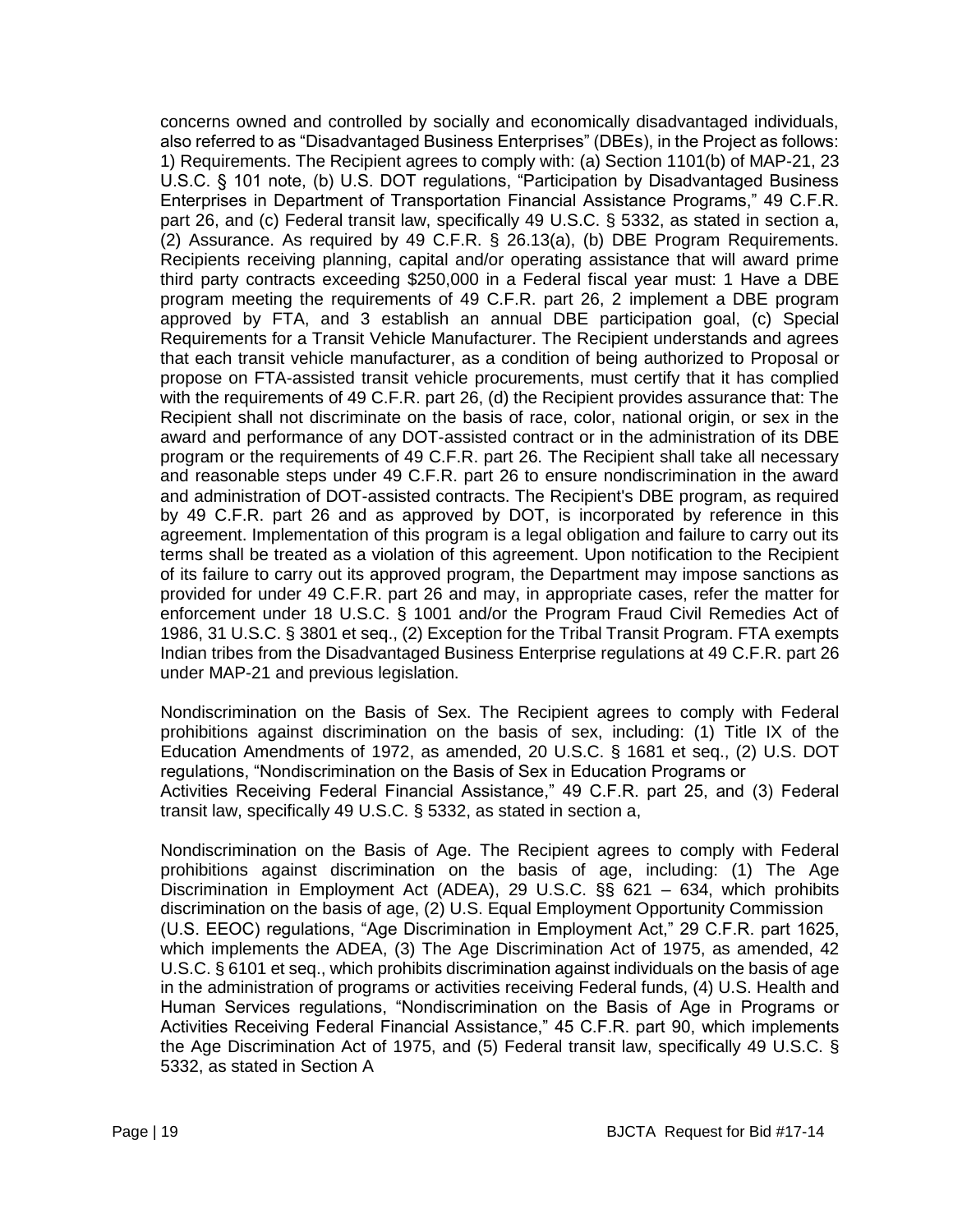Nondiscrimination on the Basis of Disability. The Recipient agrees to comply with the following Federal prohibitions pertaining to discrimination against seniors or individuals with disabilities: (1) Federal laws, including: (a) Section 504 of the Rehabilitation Act of 1973, as amended, 29 U.S.C. § 794, which prohibits discrimination on the basis of disability in the administration of federally funded programs or activities, (b) The Americans with Disabilities Act of 1990 (ADA), as amended, 42 U.S.C. § 12101 et seq., which requires that accessible facilities and services be made available to individuals with disabilities, 1 General. Titles I, II, and III of the ADA apply to FTA Recipients, but 2 Indian Tribes. While Titles II and III of the ADA apply to Indian Tribes, Title I of the ADA exempts Indian Tribes from the definition of "employer," (c) The Architectural Barriers Act of 1968, as amended, 42 U.S.C. § 4151 et seq., which requires that buildings and public accommodations be accessible to individuals with disabilities, (d) Federal transit law, specifically 49 U.S.C. § 5332, which now includes disability as a prohibited basis for discrimination, and (e) Other applicable laws and amendments pertaining to access for elderly individuals or individuals with disabilities, (2) Federal regulations, including: (a) U.S. DOT regulations, "Transportation Services for Individuals with Disabilities (ADA)," 49 C.F.R. part 37, (b) U.S. DOT regulations, "Nondiscrimination on the Basis of Disability in Programs and Activities Receiving or Benefiting from Federal Financial Assistance," 49 C.F.R. part 27, (c) U.S. DOT regulations, "Transportation for Individuals with Disabilities: Passenger Vessels," 49 C.F.R. part 39, (d) Joint U.S. Architectural and Transportation Barriers Compliance Board (U.S. ATBCB) and U.S. DOT regulations, "Americans With Disabilities (ADA) Accessibility Specifications for Transportation Vehicles," 36 C.F.R. part 1192 and 49 C.F.R. part 38, (e) U.S. DOJ regulations, "Nondiscrimination on the Basis of Disability in State and Local Government Services," 28 C.F.R. part 35, (f) U.S. DOJ regulations, "Nondiscrimination on the Basis of Disability by Public Accommodations and in Commercial Facilities," 28 C.F.R. part 36, (g) U.S. EEOC, "Regulations to Implement the Equal Employment Provisions of the Americans with Disabilities Act," 29 C.F.R. part 1630, (h) U.S. Federal Communications Commission regulations, "Telecommunications Relay Services and Related Customer Premises Equipment for Persons with Disabilities," 47 C.F.R. part 64, Subpart F, (i) U.S. ATBCB regulations, "Electronic and Information Technology Accessibility Standards," 36 C.F.R. part 1194, and (j) FTA regulations, "Transportation for Elderly and Handicapped Persons," 49 C.F.R. part 609, and (3) Other applicable Federal civil rights and nondiscrimination guidance.

Drug or Alcohol Abuse - Confidentiality and Other Civil Rights Protections. The Recipient agrees to comply with the confidentiality and civil rights protections of: (1) The Drug Abuse Office and Treatment Act of 1972, as amended, 21 U.S.C. § 1101 et seq., (2) The Comprehensive Alcohol Abuse and Alcoholism Prevention, Treatment and Rehabilitation Act of 1970, as amended, 42 U.S.C. § 4541 et seq., and (3) The Public Health Service Act, as amended, 42 U.S.C. §§ 290dd – 290dd-2.

Access to Services for People with Limited English Proficiency. Except as the Federal Government determines otherwise in writing, the Recipient agrees to promote accessibility of public transportation services to people whose understanding of English is limited by following: 1) Executive Order No. 13166, "Improving Access to Services for Persons with Limited English Proficiency," August 11, 2000, 42 U.S.C. § 2000d-1 note, and (2) U.S. DOT Notice, "DOT Policy Guidance Concerning Recipients' Responsibilities to Limited English Proficiency (LEP) Persons," 70 Fed. Reg. 74087, December 14, 2005.

Other Nondiscrimination Laws. Except as the Federal Government determines otherwise in writing, the Recipient agrees to: (1) Comply with other applicable Federal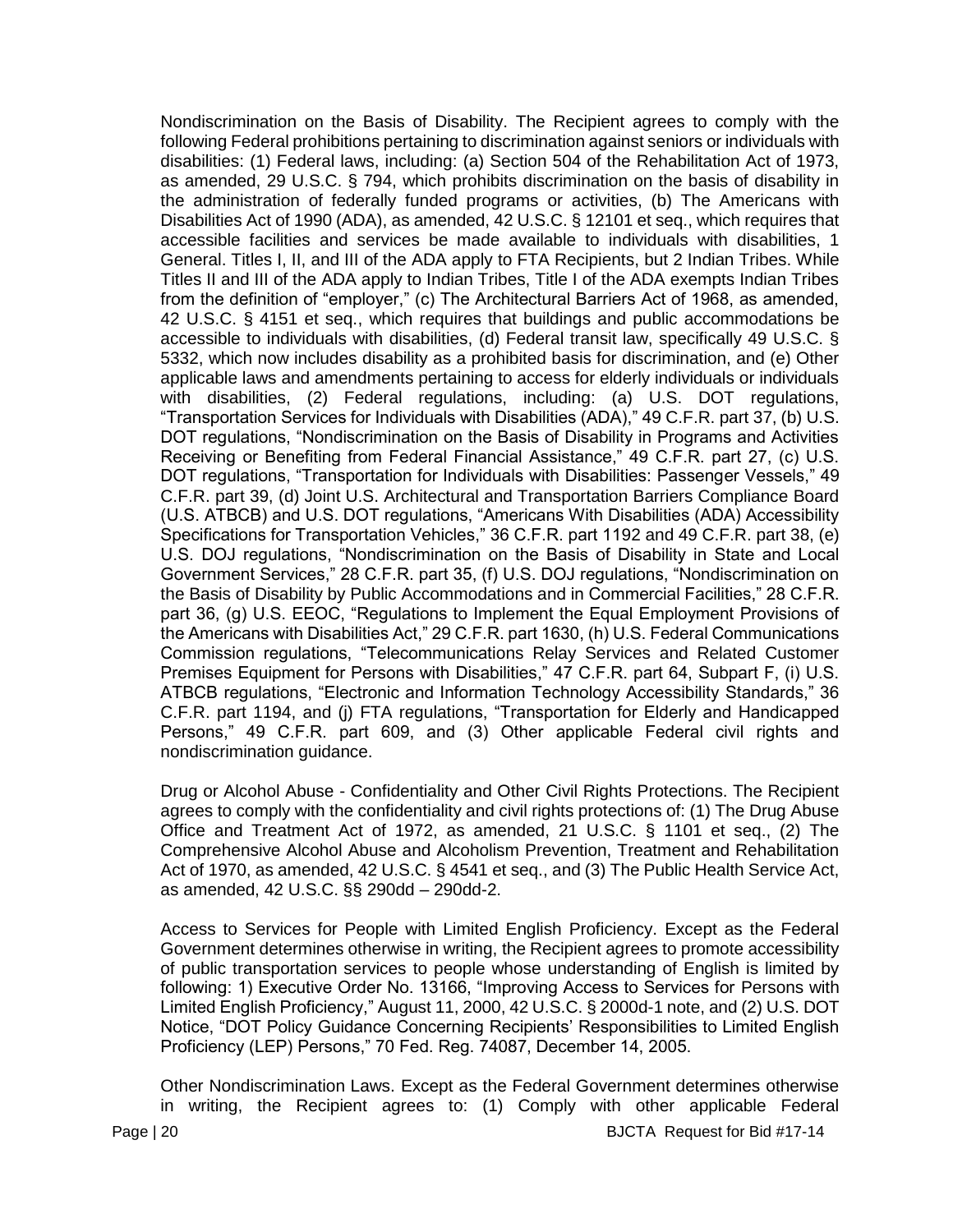nondiscrimination laws and regulations, and (2) Follow Federal guidance prohibiting discrimination.

Remedies. Remedies for failure to comply with applicable Federal Civil Rights laws and Federal regulations may been forced as provided in those Federal laws or Federal regulations.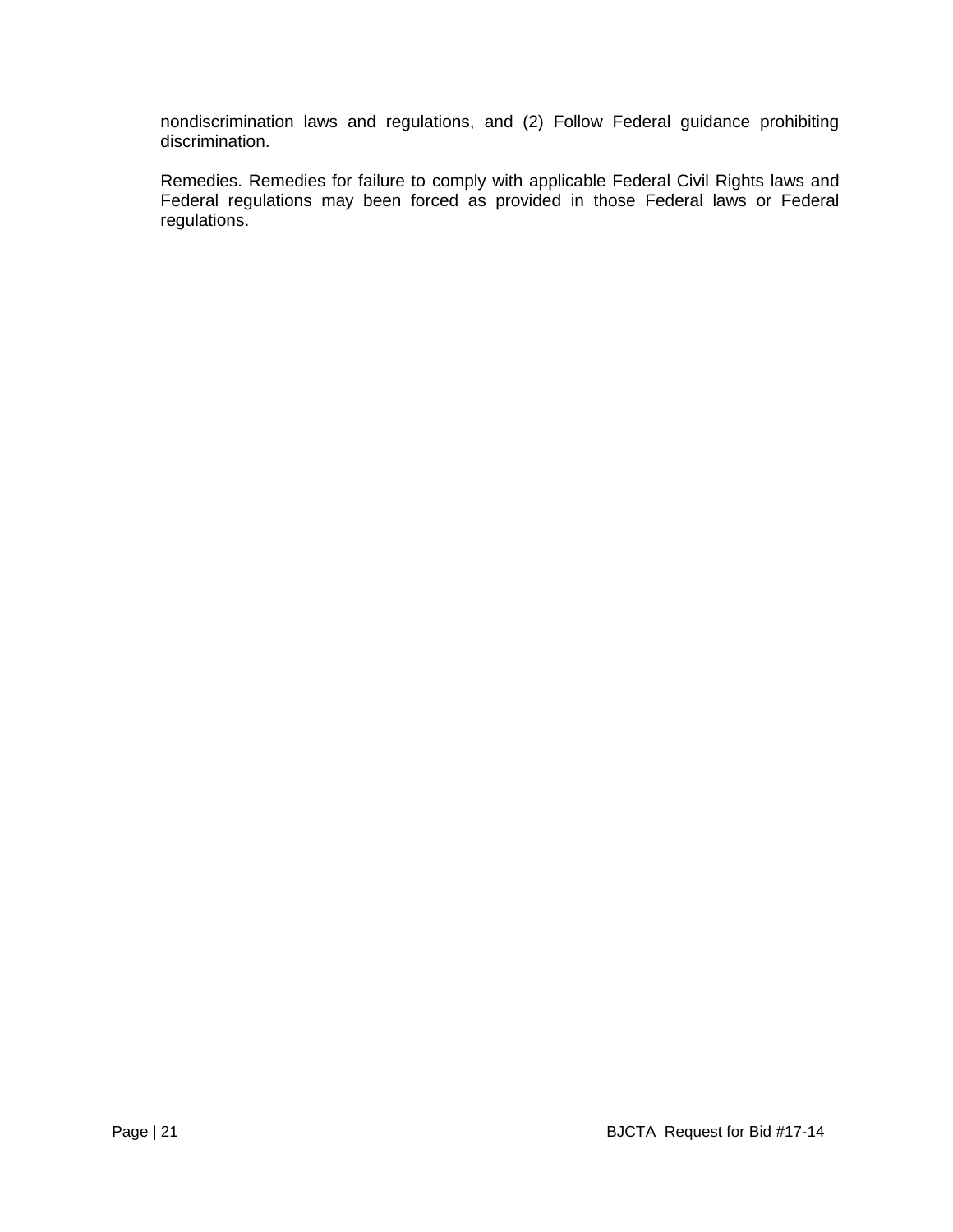# **ATTACHMENT D**

DBE Letter of Intent

\_\_\_\_\_\_\_\_\_\_\_\_\_\_\_\_\_\_\_\_\_\_\_\_\_\_\_\_\_\_\_\_\_\_\_\_\_\_\_\_\_\_\_\_\_\_\_\_\_\_ Name of Proposer

The undersigned intends to perform work in connection with the above project as a DBE in the following capacity (check one):

> $\Box$  Individual  $\Box$  Corporation □ Partnership **□ Joint Venture**

The disadvantaged business status of the undersigned is confirmed:

- (a) On the reference list of Disadvantaged Business Enterprises dated \_\_\_\_\_\_\_\_\_\_\_, 20\_\_\_\_ or
- (b) On the attached Disadvantaged Business Enterprise Identification Statement.

The undersigned is prepared to perform the following work in connection with the above project *(specify in detail the particular work items or parts thereof to be performed)*:

At the following price: \$

You have projected the following commencement date for such work, and the undersigned is projecting completion of such work as follows:

| <b>Items</b> | <b>Projected Date of</b><br><b>Commencement</b> | <b>Projected Date of</b><br><b>Completion</b> |
|--------------|-------------------------------------------------|-----------------------------------------------|
|              |                                                 |                                               |

The foregoing work will not be sublet to a non-Disadvantaged Business Enterprise at any tier. The undersigned will enter into a formal agreement for the above work with you, conditioned upon your execution of an agreement with the Birmingham-Jefferson County Transit Authority.

**Company** Company **Authorized Signature** 

Printed Name of Signer

Title of Signer

**Date**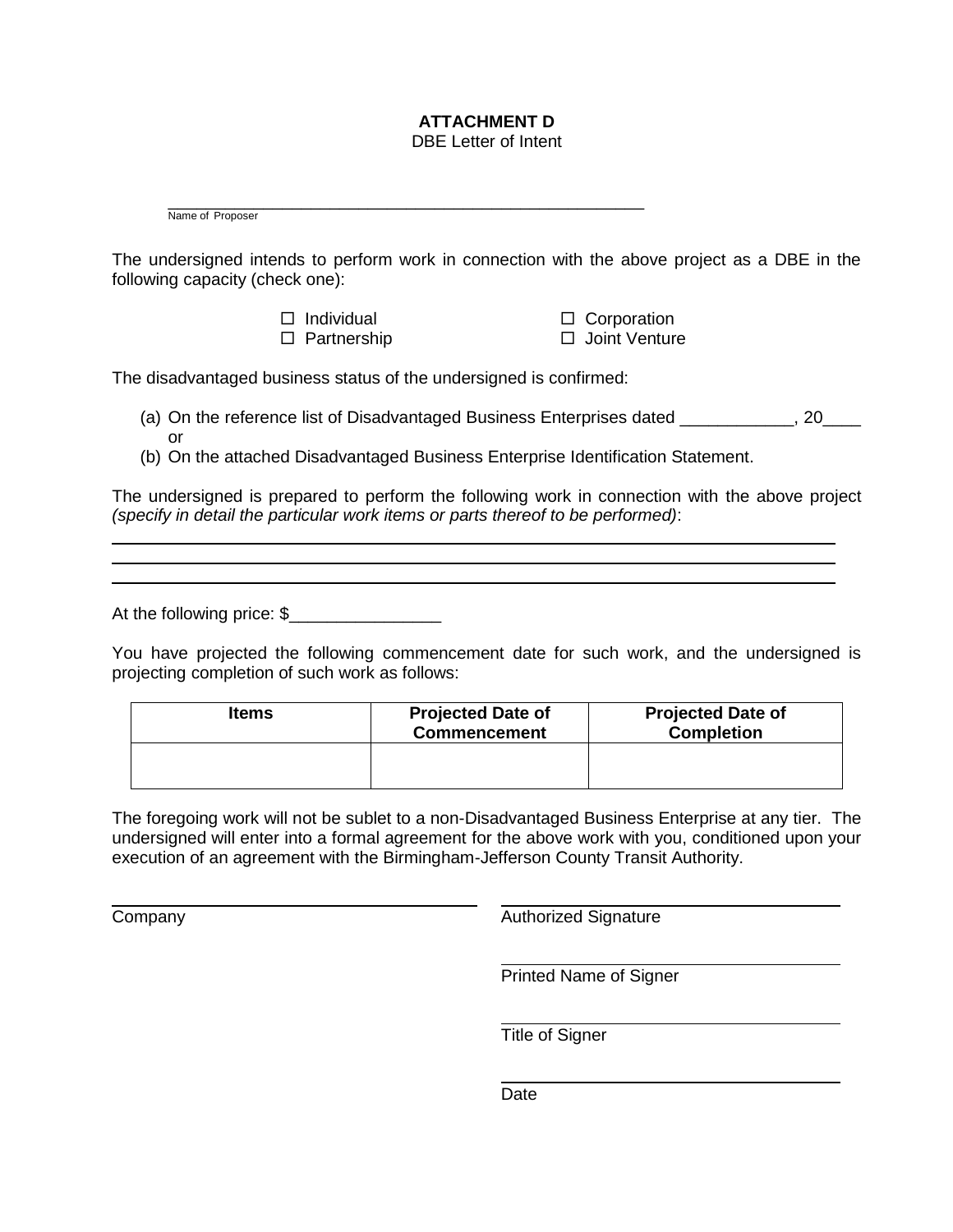#### **DBE AFFIDAVIT**

|    | <b>County of Exercise County of Exercise County of Exercise County of Exercise County of Exercise County of Exercise County of Exercise County of Exercise County of Exercise County of Exercise County of Exercise County of Ex</b> |                  |       |      |
|----|--------------------------------------------------------------------------------------------------------------------------------------------------------------------------------------------------------------------------------------|------------------|-------|------|
|    | Before me, a notary public, personally appeared ________________________________<br>sworn, says as follows:                                                                                                                          | who.             | being | duly |
| 1. |                                                                                                                                                                                                                                      | (the " $DBE$ "). |       |      |
| 2. | The DBE has been certified as a Disadvantaged Business Enterprise by ALDOT, BAA,<br>UCP or DOT.                                                                                                                                      |                  |       |      |
| 3. | Such certification has not been revoked and has not expired.                                                                                                                                                                         |                  |       |      |
|    |                                                                                                                                                                                                                                      |                  |       |      |

- 4. There has been no change in the minority status of the DBE.
- 5. Attached hereto is the DBE's most recent DBE certification letter.
- 6. The foregoing items are true and accurate.

Signature of Affiant

Date

I certify that the affiant is known or made known to me to be the identical party s/he claims to be. Subscribed and sworn to before me this \_\_\_\_\_\_ day of \_\_\_\_\_\_\_\_\_\_\_\_\_\_\_, 20 \_\_\_\_.

Notary Public [SEAL] My Commission expires \_\_\_\_\_, 20\_.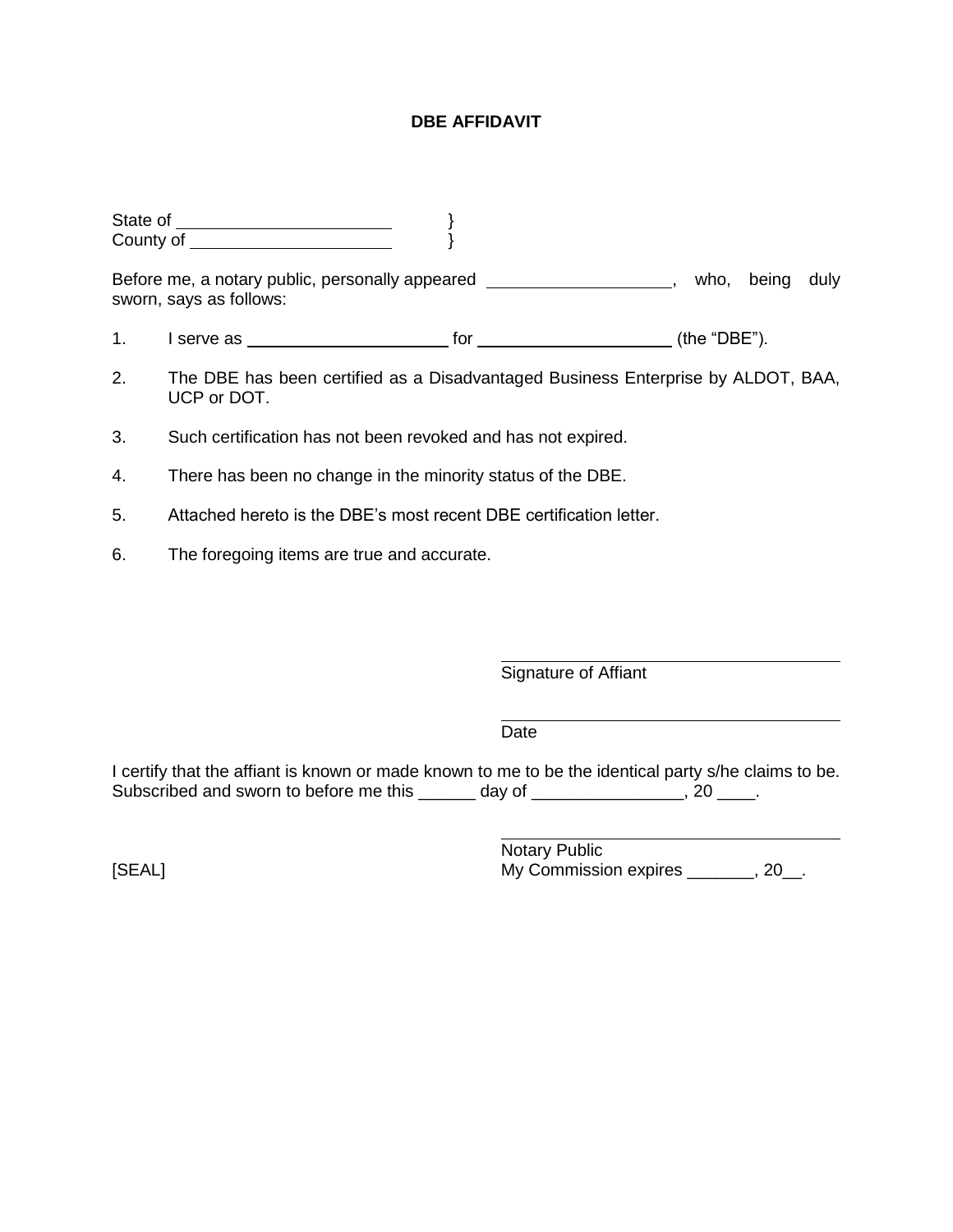#### **DBE UNAVAILABLE CERTIFICATION**

The undersigned Proposer submits to the Birmingham-Jefferson County Transit Authority (BJCTA) certifies that, on \_\_\_\_\_\_\_\_\_\_\_\_\_\_\_\_, \_\_\_\_, 20\_\_\_\_, a representative contacted the following Disadvantaged Business Enterprise ("DBE") to obtain a Proposal for the following work items.

| <b>DBE</b> | <b>Work Items Sought</b> | <b>Form of Proposal Sought</b><br>(i.e., unit price, materials & labor, labor<br>only, etc. |
|------------|--------------------------|---------------------------------------------------------------------------------------------|
|            |                          |                                                                                             |
|            |                          |                                                                                             |

Said DBE was unavailable for work on this project, or unable to prepare a Proposal for the following reason:

Company

Authorized Signature

Printed Name of Signer

Title of Signer

#### Date

The foregoing statement is a true and correct account of why the undersigned DBE did not prepare a Proposal on this project.

Disadvantaged Business Enterprise

Authorized Signature

Printed Name of Signer

Title of Signer

Date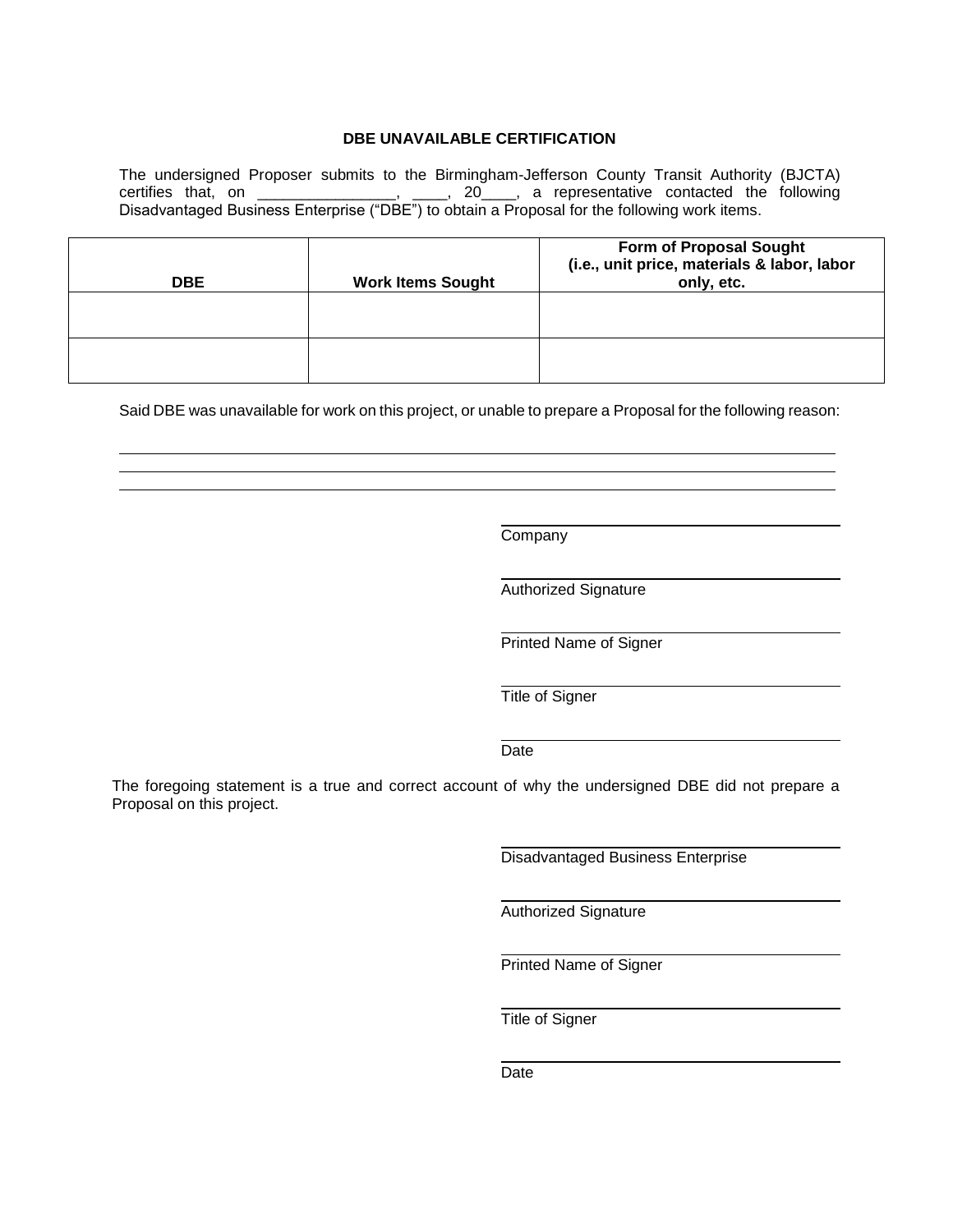#### **CONFLICT OF INTEREST STATEMENT**

Proposer certifies that no BJCTA employee, or family members will receive a benefit from these payments, except as disclosed below BJCTA. Failure to disclose this information may result in the elimination of your Proposal from consideration.

Proposers shall provide a list of all entities/individual(s) with which it has relationships that create, or would appear to create, a conflict of interest with the work expressed in this RFP. The list should indicate the name of the entity/individual, the relationship to the Proposer, and a discussion of the conflict.

Prior to awarding an agreement, this RFP will be decided upon by the BJCTA Board of Directors. Also provide a description of relationships with any board member that would create, or would appear to create, a conflict of interest.

The undersigned Proposer discloses the following actual or potential, direct or indirect conflicts of interest:

Company

Authorized Signature

Printed Name of Signer

Title of Signer

Date